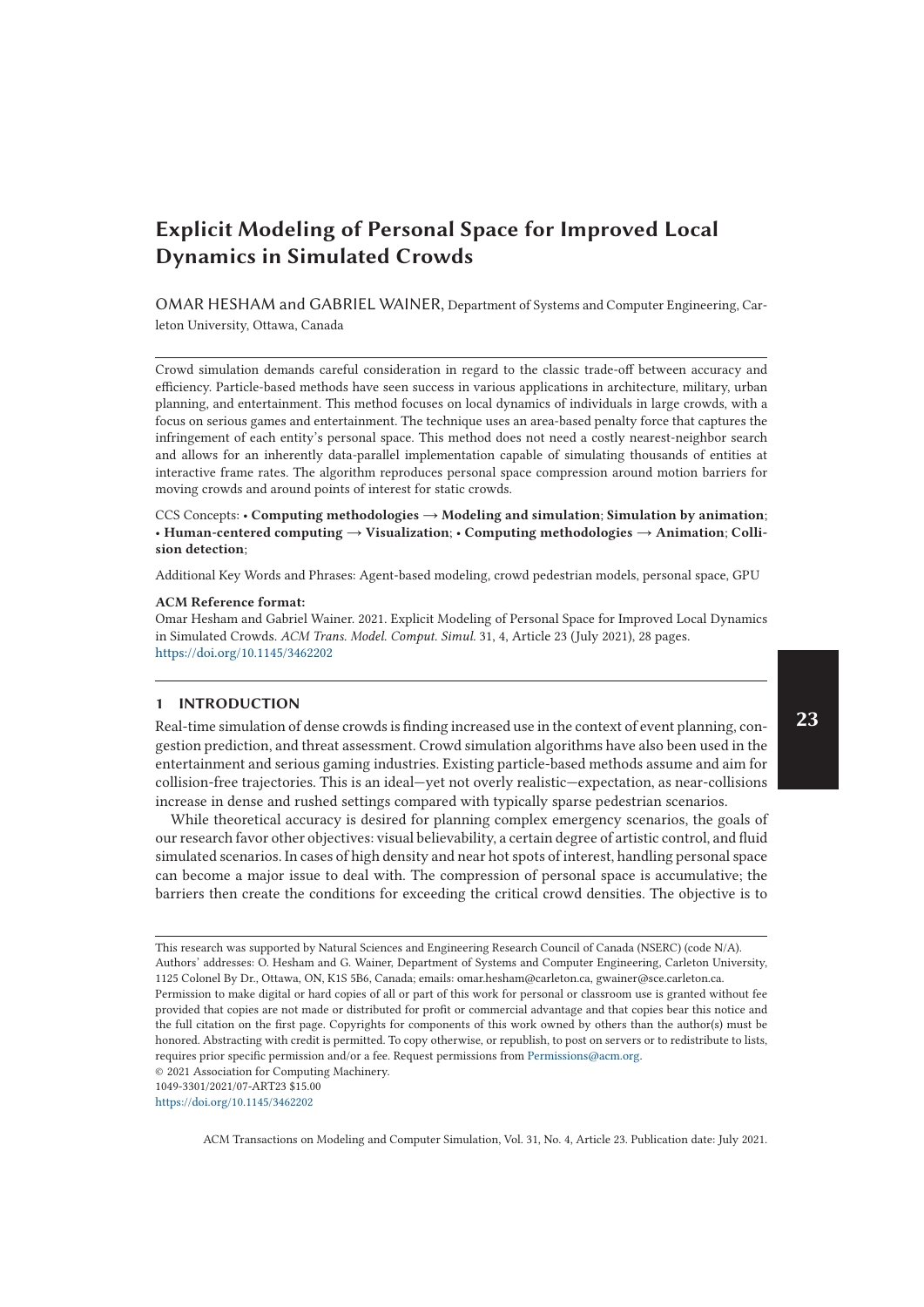### 23:2 O. Hesham and G. Wainer



Fig. 1. Crowd abstraction hierarchy.

define a simple mechanism to obtain advanced close interaction simulations that improve existing methods to deal with close-range collision avoidance and personal space management.

This research assumes a hierarchy that divides the crowd modeling and simulation process into three levels: cognitive, global path computation, and local interaction, as illustrated in Figure 1.

The cognitive model focuses on broad decision-making, such as deciding where the target location is, and interacting with entity goals and personality traits that could alter such decisions (e.g., taking the stairs instead of the elevator, or following a parent during an evacuation instead of taking the nearest exit). Once the target location is decided, the global path is computed based on the spatial structure of the mostly static environment and finds an optimal path according to some cost function (typically, a short path or a least congested one). Finally, the local interaction module further modifies the path to navigate around and avoid collision with minor dynamic obstacles: other pedestrians, gates, and doorways (generally following the optimal path and not straying too far from it). This hierarchy encourages separation of concerns and allows further experimentation and mixing of components and solutions from various sources. *Our contribution focuses on improved local dynamics in the modeling of personal space; we model personal space explicitly and obtain specific emergent behavior that other methods cannot reproduce easily. This specific type of emergent behavior does not need to be programmed explicitly.* The method we propose, called the Centroidal Particle Dynamics method (CPD), adds anticipatory collision avoidance and can offload CPU workload to graphics cards for increased performance and higher frame rates.

CPD uses an area-based penalty force that allowed us to obtain good results using consumergrade graphics hardware. The model produces specific *emergent behavior found in known crowd phenomena* (in particular, lane formation in bidirectional flow, regular banding around areas of congestion, petal formation in crowds, stop-and-go behavior, concentration around points of attention, collision avoidance) *without the need for introducing specific rules* in the model to achieve any of those specific behaviors. In addition, still compression effects can be found (i.e., accumulative reduction of personal space near areas of high congestion and around points of interest). CPD can generate these varied behaviors with ease as well as static/near-static crowds. In these cases, previous methods that rely on relative velocities between entities have failed (as they have a difficult time distinguishing between static entities at varying distances from a barrier or an area of collective interest). For instance, Figure 2 shows how the area-based force of CPD can aggregate such compression of personal space in high-density stationary crowds without defining such behavior explicitly. Furthermore, the area force is customizable through graphical parameters that are designer friendly for creative control and for the introduction of non-homogeneity into the system. This local interaction force can be integrated with existing global pathing schemes or used to augment the calculations of other local avoidance methods.

We will discuss our contribution to the development of microscopic methods catered to dense crowd phenomena. We conducted qualitative analysis with real-world data (due to our objectives stated earlier, quantitative analysis is outside the scope of this research). The method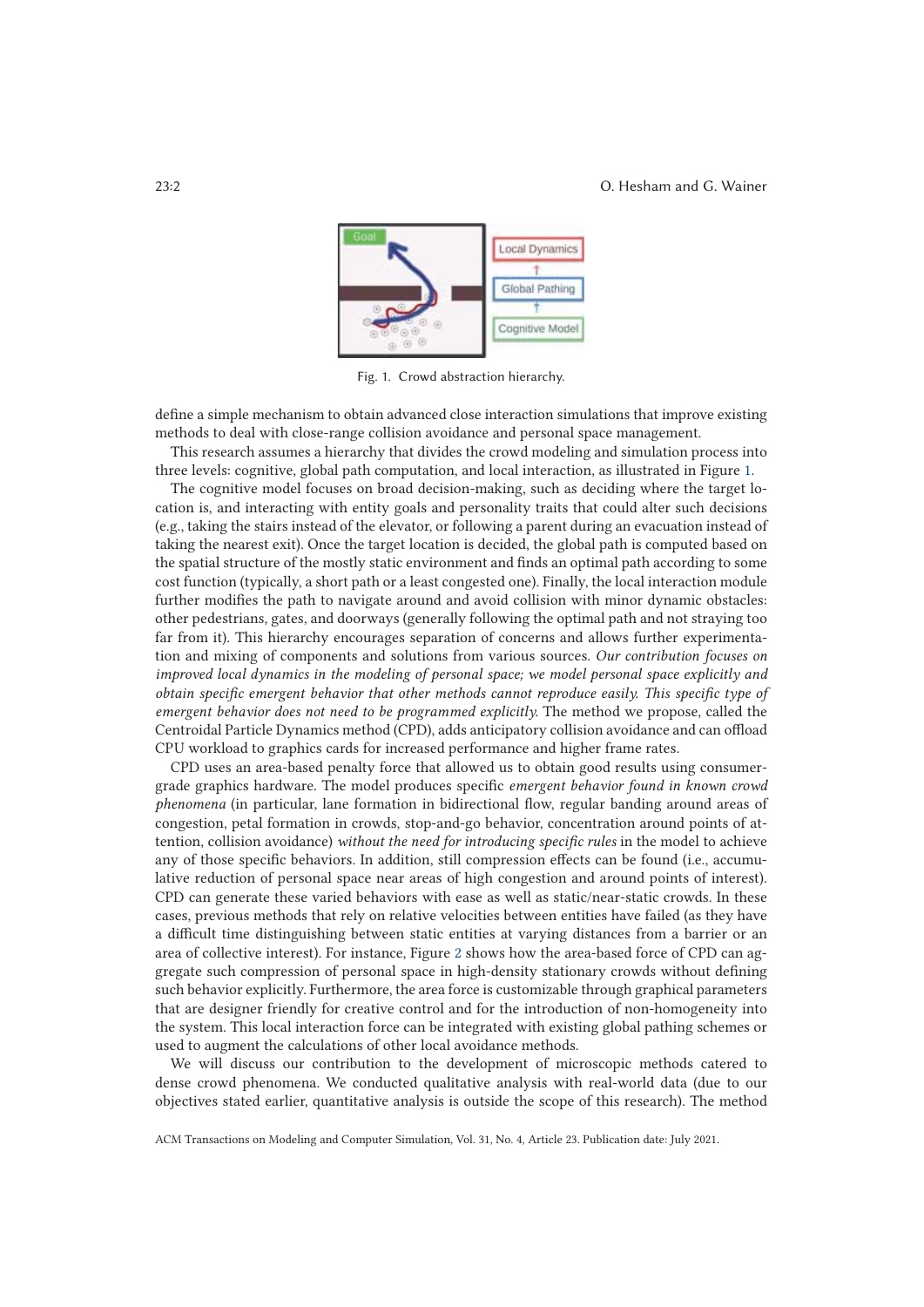

Fig. 2. An "invisible force": gradual compression of personal space among a static crowd near areas of interest or barriers to desired motion. Marathon start line (top); simulated result (bottom).

has potential for real-world emergency scenarios or large crowd models in urban environments although a thorough quantitative analysis should be conducted before its applicability in these cases. Similarly, the hierarchical organization of crowd abstraction presented in Figure 1 allows integration with path planning and cognitive models. We will show how CPD improves the quality of individual interactions. Another aspect is the specific emergent behavior found in the execution of the method under different conditions: lane formation in bidirectional flows, compression of space in congested areas, petal formation, and other patterns in stationary crowds, without explicitly programming any of these specific behaviors.

The relevant background is discussed in Section 2. Section 3 presents our proposed method. Section 4 illustrates our method's results and real-time performance. The discussion in Section 5 reflects on the method's limitations and hosts opportunities for further discussion and future work. We discuss the relevant background next, followed by a geometric description of our proposed method and a discretized graphics pipeline implementation. Lastly, we highlight some key results before briefly discussing opportunities for improvement, including thoughts on the conversion from a discrete-time evaluation to a more efficient discrete-event model.

# **2 BACKGROUND**

Human motion is seemingly non-deterministic; hence, pedestrian simulation will always be an exercise in abstraction. Modeling and Simulation (M&S) of human behavior and decision-making is one of the most complex in M&S—crowds are no exception. *Dense* crowd M&S focuses on predicting the motion of large groups of humans within a limited physical space. The abstraction of motion dynamics based on the generalization of observed phenomena is necessary to obtain computable results [8, 18]. This section presents a brief overview of the multitude of methods developed to tackle this problem.

Early efforts to simulate crowd motion took a *macroscopic* approach and viewed the crowd as a continuous fluid-like field. The behavior was generated using finite element solvers to evolve aggregate density and velocity fields in time [19]. Later versions showed stop-and-go waves and bottleneck clogging [55]; methods such as Continuum Crowds [53] delivered large-scale results at interactive frame rates, suitable for animation, gaming, or training. Other macroscopic methods took an operational research approach: they adapted network optimization techniques to simulate occupant movement within a predefined multi-compartment environment [21, 52] where each graph node represented a building section and links represented the capacity of pedestrian nodes. Using optimization, designers focused on areas of potential bottlenecks. Overall, macroscopic methods remain popular due to their computational efficiency and their ability to provide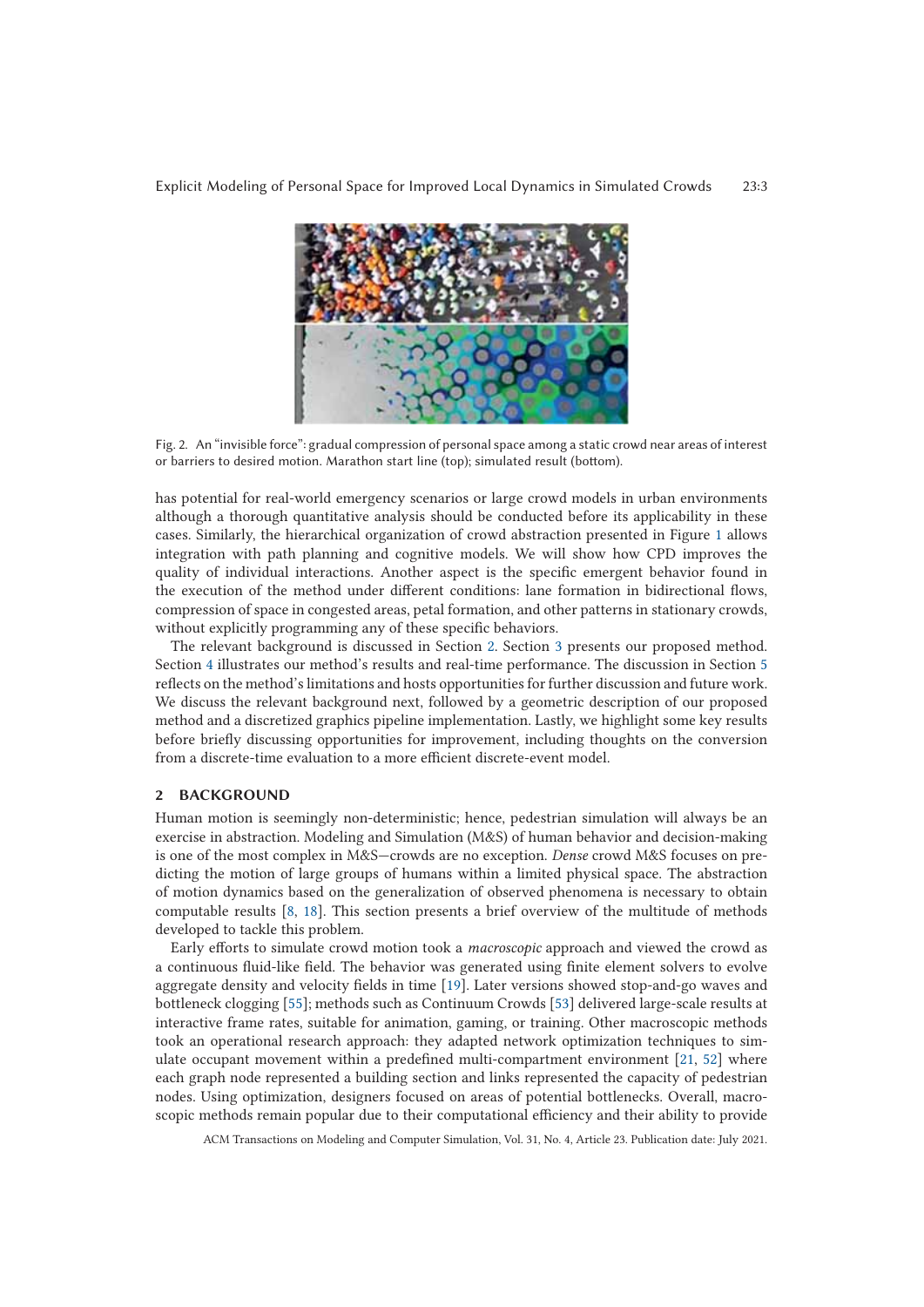insight into aggregate crowd dynamics, especially for large-scale scenes with high crowd counts [8].

Unlike macroscopic methods, *microscopic* methods simulate entities as individual agents with localized rulesets whose emergent global behavior resembles reality. Some of the earliest examples include Cellular Automata (CA) and Lattice Boltzmann (LBM) models [1, 2]. In CA, a space is discretized into a uniform lattice of tillable shapes that form a consistent neighborhood pattern. A global clock triggers a simultaneous update of all cells, where the next state of each cell is determined by the state of the cells in its neighborhood [57]. Cell-DEVS provides a discrete-event parallel modeling and simulation approach to solving microscopic pedestrian flow problems [12].

Eulerian evaluation with discretized stepping and finite directions of motion cannot faithfully reflect the fluidity and details of human motion. Lagrangian methods, typically implemented as free-moving particles, perform their computations in-place. Successful efforts were introduced by Helbing's social forces [14], or HiDAC, which incorporates psychological profiles and pushing [34]. When taken to an extreme, microscopic algorithms could opt to simulate the joints of every entity (e.g., legs on a human or pedals on a bike) to generate mechanically accurate locomotion [5]. A key element of Lagrangian methods is neighborhood detection every time advance, which is the primary cost when compared with Eulerian evaluation, in which neighborhoods are predefined and accessible. Certain data structures can be used to accelerate this stage, primarily involving a spatial tessellation such as an Octree or a Voronoi diagram, which is used to limit the search area and can accelerate neighborhood detection using GPUs [42, 43].

Human motion is empirically shown to be anticipatory [37, 38]: we scan the environment for potential collisions and enact local maneuvers to avoid them. Agent-based models were built on this principle—including Reciprocal Velocity Obstacle (RVO) [3], ORCA [50], or learning agent models [25, 26]—in particular, those that can use live crowd data to adjust their behavior in real time [27]. Other efforts try to mimic vision-to-motion by rendering a one-dimensional (1D) [29] or two-dimensional (2D) [33] depth map from each entity's perspective and emulating how we adjust trajectories based on parallax and depth perception.

Our research introduces a new method based on the physiological origins of personal space, which arises primarily from two factors:

- —Biological: When a person crosses the boundaries of personal space, the amygdala (an area in the brain) stimulates the sympathetic nervous system, provoking *fight or flight* behavior. This results in personal space, which is a mechanism that helps keep people safe from danger and gives them time to react in case of danger. This applies to strangers not close to the person (people with brain damage or defects in the amygdala have difficulty discerning appropriate personal space).
- —Social: Personal space is also called the *safe zone*, a specific area around a person that, if breached, results in an uncomfortable feeling. The safe zone varies per the individual and the society in which the individual lives. When in crowds, we are not as uncomfortable around each other, as we handle the situation by temporarily dehumanizing people around us [51] until we spot an escape route [13]. These personal space bubbles start forming between the ages of 3 and 4 years and they have a fixed size around adolescence. Bubbles are socially and culturally constructed, and they are combined with the fear triggered by the amygdala.

We proposed the Centroidal Particles approach [15, 16], a new Lagrangian approach for realistic depiction of personal space compression in congested settings, which is based on the two ideas just discussed: the social (safe zone) and biological (fight or flight) personal spaces. The methods try to reconstruct this basic human behavior for individuals and combine thousands of individuals, generating scenarios in which behavior emerges. The application target is in film, gaming, and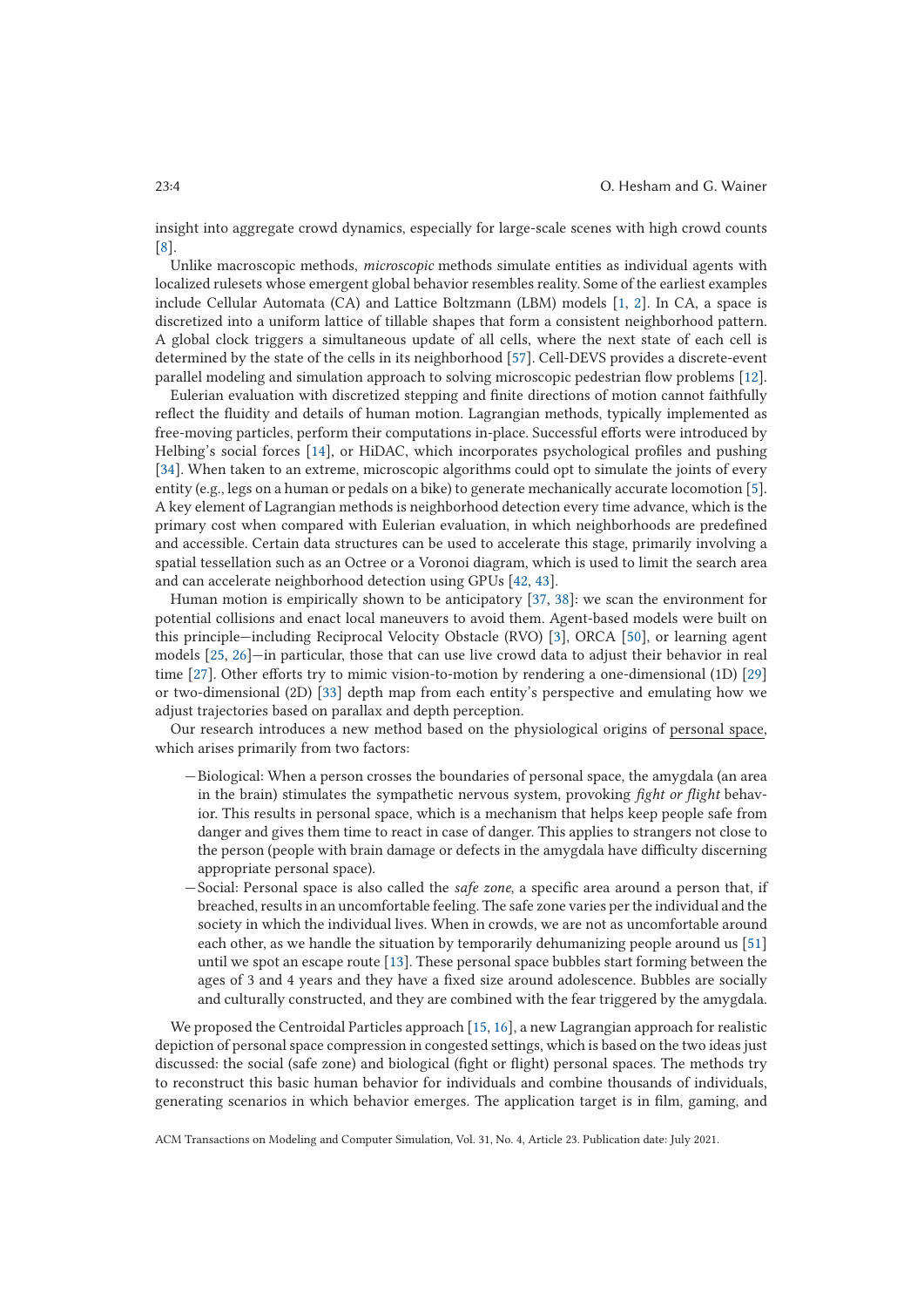training applications. Although safety-critical applications such as civil planning, crowd control, and large-scale event threat assessment could benefit from a dense-crowd simulation method such as ours, we do not yet endorse the use of CPD, as further analysis is required for those applications. Other state-of-the-art methods that share our target applications include WarpDriver [59], ORCA [50], RVO [3], Social Forces [14], and position-based [54] crowds. Microscopic methods typically excel in sparse-crowd simulation. RVO and ORCA have enjoyed success in real-time multimedia/gaming engines. However, they struggle to reproduce convincing trajectories, *particularly in dense bidirectional flow scenarios, due to emergent lane rigidity or artificial congestion*. One of the causes is a rigid 1D separation distance between entities. In contrast, CPD uses a compressible 2D area. To tackle dense crowds, one approach is to model aggregates of local crowd flow instead of the trajectories of individual entities [31]. While this approach allows for real-time simulation of thousands of entities at interactive frame rates, it can create the appearance of overly coordinated motion among local pockets of the crowd. Other approaches include energy minimization to reduce the effort cost over a given pedestrian's entire trajectory, short-range stochastic motionprediction based on prior collision experiences [28], and position-based dynamics that adapt existing fluid and soft-body physics solvers for use in crowd simulation [50]. Implicit Crowds is a particularly interesting recent development that allows for smooth trajectories using much larger timesteps than is required from typical numerically simulated crowds [20]. An important difference between this state-of-the-art method and CPD is that we are not explicitly querying the neighborhood of each pedestrian (including its basic force parameters, direction vectors, distance between pedestrians), and combine them to compute the final force acting on a pedestrian. Each neighbor must be queried. Instead, we use a rendering algorithm to compute individual kernels for each pedestrian (which can run in parallel—for instance, using GPUs, as in our proposed implementation). Another important difference with current research is that obstacles are also computed in the same visual space: when we compute personal space, we no longer must worry if the space is reduced because of an obstacle or a person: the computation is agnostic as to why the space is reduced. In recent years, different authors proposed methods for quantitative evaluation for studying the fidelity of crowd models. As explained earlier, this evaluation is outside the scope of this research, as our current objective is to obtain realistic visual results and complex emerging behavior matching real scenarios for animation and training. Applying our research to real-world crowd management scenarios would require exhaustive validation with quantitative studies. For instance, ProactiveCrowd [24] provides a method and tool to compare trajectory similarity between agents and human data adopting the Longest Common Subsequence metric. Similarly, Wolinsky et al. [60] define an evaluation framework for parameter estimation, although the scope of their study is not sufficient for our case studies. They use around 150 agents and we are interested in experiments on specific emergent behavior in close-range interaction with a minimum of 2,000 agents and up to over 100,000 agents, as shown in Section 4. The Fundamental Diagram [30], which focuses on density and collisions, would provide metrics on the average frame computation; nevertheless, the authors do not discuss how they conduct real-world validation (they validate three reproductions on live pedestrians, using the same dataset we have used for Section 5). The work in [56] introduces a new semantic-level crowd evaluation metric, which can be used to analyze quantitative results. The method can be used to study path planning. This method is not useful for our person-to-person interactions in dense crowds. As discussed in Figure 1, we count on a high-level path planning method such as the one presented and evaluated quantitatively in [56], which introduces the idea of a trending path. Their quantitative analysis focuses on discovering latent path patterns. They state that their "...method does not directly measure individual trajectories thus does not reflect individual visual similarities," which is the main objective of CPD. An integration of the CPD and a path planning method such as the one in [56], with detailed quantitative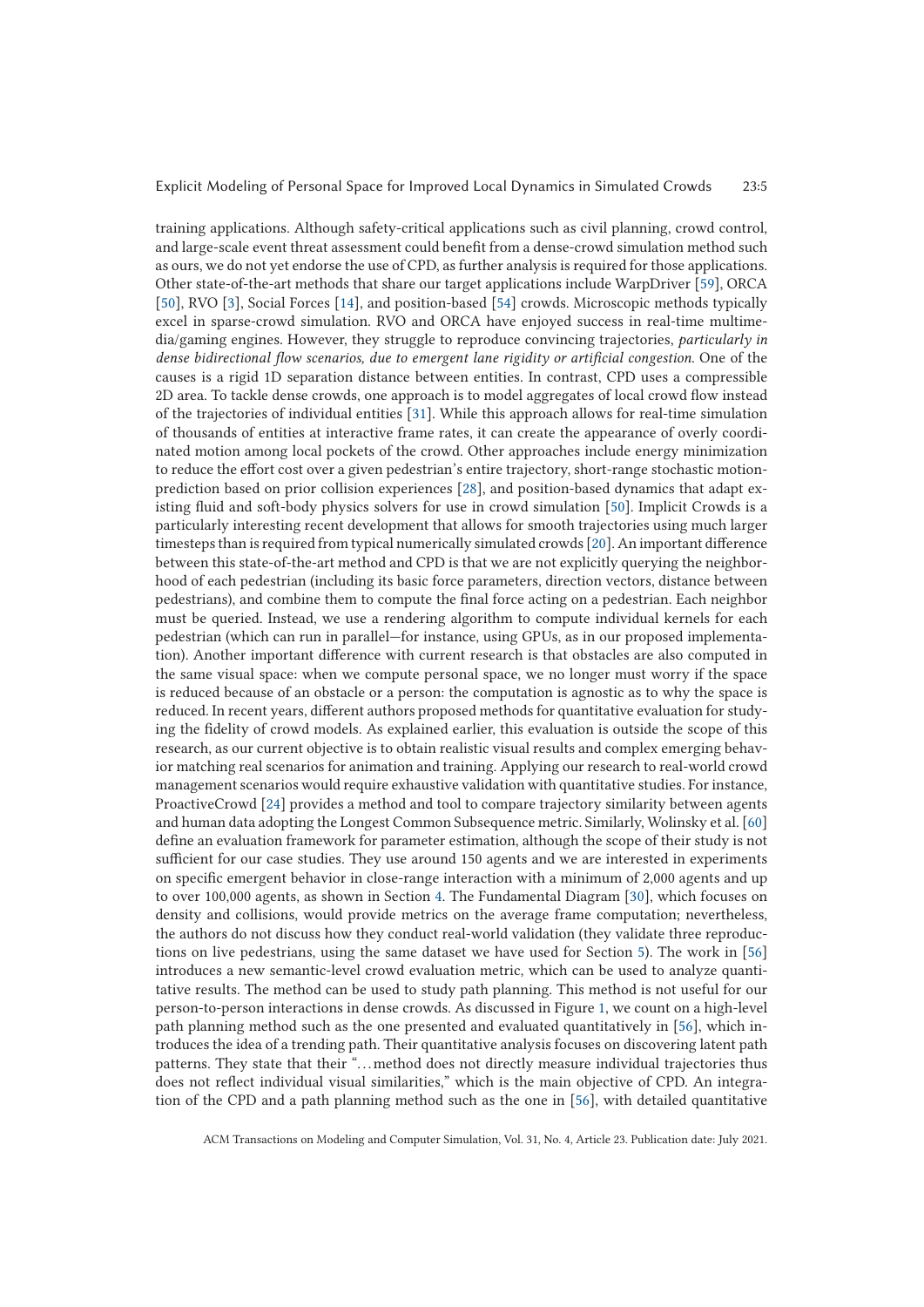analysis for the overall path planning and interaction, is an interesting research topic for future investigation.

According to the established wisdom in crowd M&S literature (extensively surveyed in [47]), different metrics from those discussed earlier, when pursued and measured properly, would improve the confidence in using our proposed CPD algorithm. However, the very concept of data validation in the context of crowd simulation is not without its criticism. The fire safety literature [41] brings attention to the absence of an international standard for verification and validation of evacuation models and that "validity" is still ambiguous and can have different meanings and rigor for different experts. They argue that the problem is further compounded by the M&S literature's tendency to "validate" against data "outside their original context of use" (e.g., building evacuation data used to validate ship or stadium evacuation). Another critique comes from the field of neurocomputing, which argues that collision avoidance methods should take macroscopic statistical "truths" into account when deriving microscopic models: instead of calibrating abstract model parameters and "hoping" to validate the model by achieving certain macroscopic properties that match the statistical data, it is argued that those learned macroscopic truths should be known to the microscopic model beforehand, thus, guaranteeing the desired emergent macroscopic properties. This is a bit too restrictive, in our view, and it encourages a model that departs from the way that actual pedestrians process their surrounding stimuli and make collision-avoidance decisions locally. Their recommended approach means that each virtual pedestrian would have more knowledge about the surrounding aggregate dynamics than the real pedestrian entity it supposedly models.

Our primary application target requires the simulation to perform at real-time (simulation time advances at least as fast as wall clock time) or at interactive frame rates (10 fps, as user interaction experiments in the context of software usability have shown that 100 ms response time was perceived as fluid or instantaneous feedback to user actions [32]). To be specific, the type of motion we aim to simulate pertains to the update of each pedestrian's position (the pedestrian's center of mass) in scenarios of large-count, high-density crowds. This situation arises commonly (but not exclusively) at stadiums, concerts, busy shopping malls, mass protests, and during building evacuations. The sheer number of pedestrians in the scene, reaching tens or hundreds of thousands (or even millions, such as the crowds gathered at past US presidential inaugural events [39]), presents a computational challenge for methods that share our goals. Separately, the high density presents a modeling challenge, where local agent-based rules would reproduce global motion phenomenon, as observed.

Our interpretation of a dense crowd is based on the report on contingency planning by the United States Federal Emergency Management Agency (FEMA) [23]. From the perspective of a pedestrian, FEMA categorizes crowd densities as follows:

- $-\sim$ 2.3 m<sup>2</sup> (25 ft<sup>2</sup>)/pedestrian: Normal walking speed and comfortable maneuverability.
- —∼0.9 m2 (10 ft2)/pedestrian: Restricted movements and noticeably slower speeds.
- $-\infty$ .5 m<sup>2</sup>(5 ft<sup>2</sup>)/pedestrian: Shuffling gait; calm motion as a group; difficult to overtake others.
- $-\langle 0.3 \text{ m}^2 (3 \text{ ft}^2) \rangle$  pedestrian: Brushing and close contact with surrounding entities.
- $-\langle 0.2 \text{ m}^2 (2 \text{ ft}^2)/\text{pedestrian}$ : Dangerous density with potential crushing injury.

For our purposes, a *dense* area is one with 0.3 to 0.9 m2 per pedestrian. At less than 0.3 m2, it is considered a contact-collision with possible injury. We note that CFD does not simulate the physics of contact collisions or friction among pedestrians as prior rigid/soft-body simulation literature is already capable in this area and it is outside our scope of research. Rather, we are interested in the dynamics of local *collision avoidance attempts in dense crowds* and the emerging motion patterns.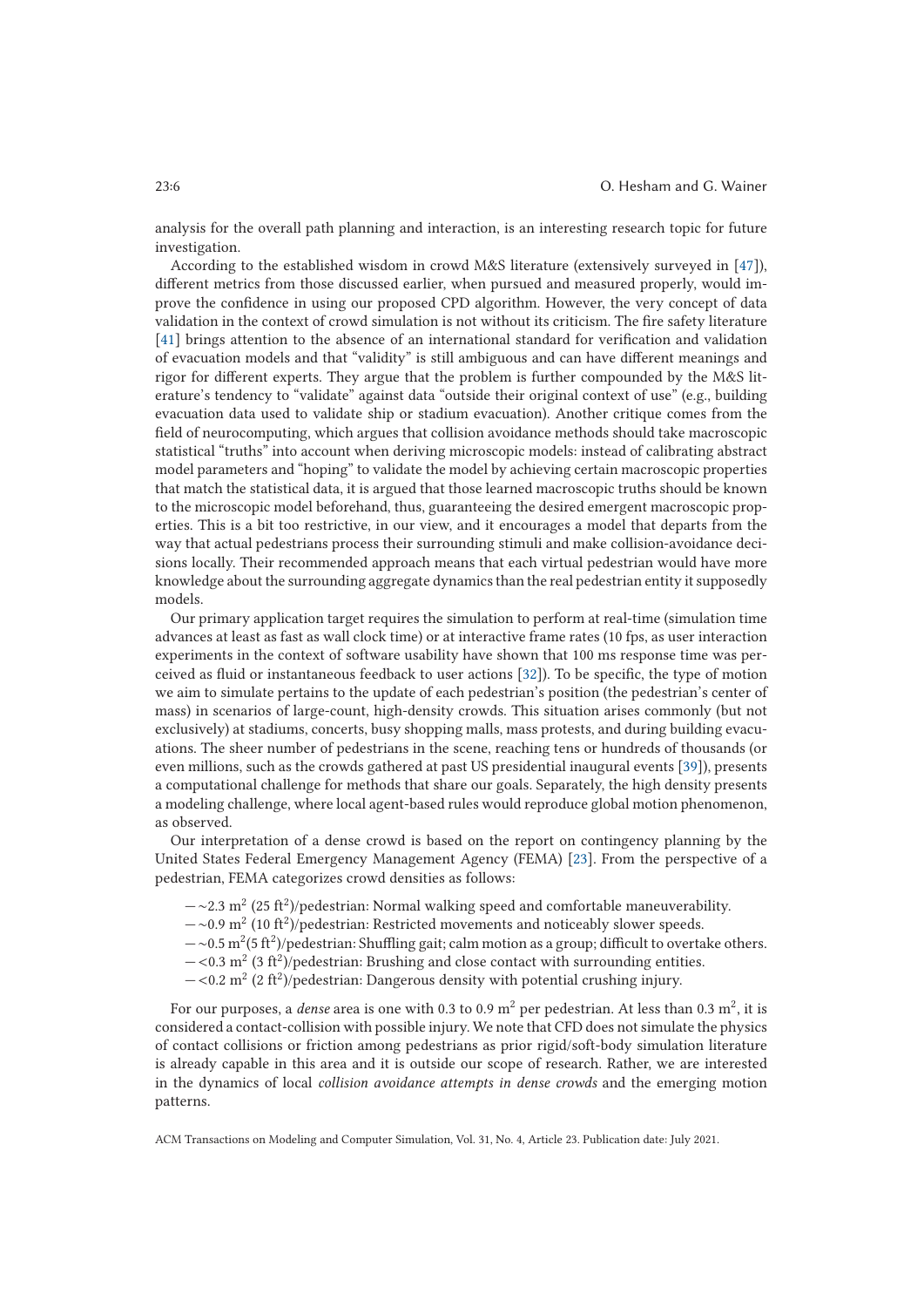

Fig. 3. Overview of proposed pedestrian update cycle.

# **3 CENTROIDAL PARTICLES**

The Centroidal Particle Dynamics (CPD) method is a personal area-based microscopic method that produces physical interactions, pressure propagation waves, and compression of personal space due to the crowd's collective attraction to an area of interest, in which it behaves as a compressible fluid even when the crowd is stationary.

To simulate local pedestrian interactions, we first compute a combined personal space violation map from which we can compute reactive penalty forces. The way each entity contributes to the personal space can be modified and parameterized visually through weight maps. Finally, the new location for each entity is computed by integrating the net acceleration force iteratively over several frames. Figure 3 shows an overview of the method. In the first step, we use entity (pedestrian) positions and scene bounds and construct a model of a *Personal Space Map* (PSM). In this model, the personal space (PS) is computed to find out whether the PS areas of two entities overlap (called *sharing/violating* the PS of each other). The generation of the PSM is a global operation that explicitly tessellates the scene's area to map unshared PS areas to each entity. The next step is using a model that represents each pedestrian examining one's immediate surrounding, calculate how much PS is violated, and reacting. To do so, a new geometric center (called the *centroid*) is computed using the unviolated PS. As well, obstacles are rendered in the same distance field space. We generate a vector pointing the pedestrian to this new centroid (the *Centroidal Force*), which points to the place where the pedestrian will regain the most amount of PS possible. Then, we integrate it with other forces (which can have different weights): global path, friction, proximity to family members, and the like. Lastly, we apply an advection model due to the net acceleration experienced by each pedestrian, which is integrated using a numerical solver (we use a Verlet– symplectic integrator, a semi-implicit integration method with the computational efficiency of an explicit solver, such as explicit Euler, and numerical stability, such as an implicit solver, without introducing additional energy and providing long-term stability and reducing error propagation  $[4]$ ).

We now discuss some details on each of the steps.

**(a) Personal Space Map:** To be considered unviolated, any point in each entity's PS must be closer to that entity than to any other entity. This concept evokes the tessellations produced by the Voronoi diagram. In fact, our definition of shared spaces can be geometrically represented by a truncated Voronoi tessellation [17] that does not need to be computed pairwise: it can represent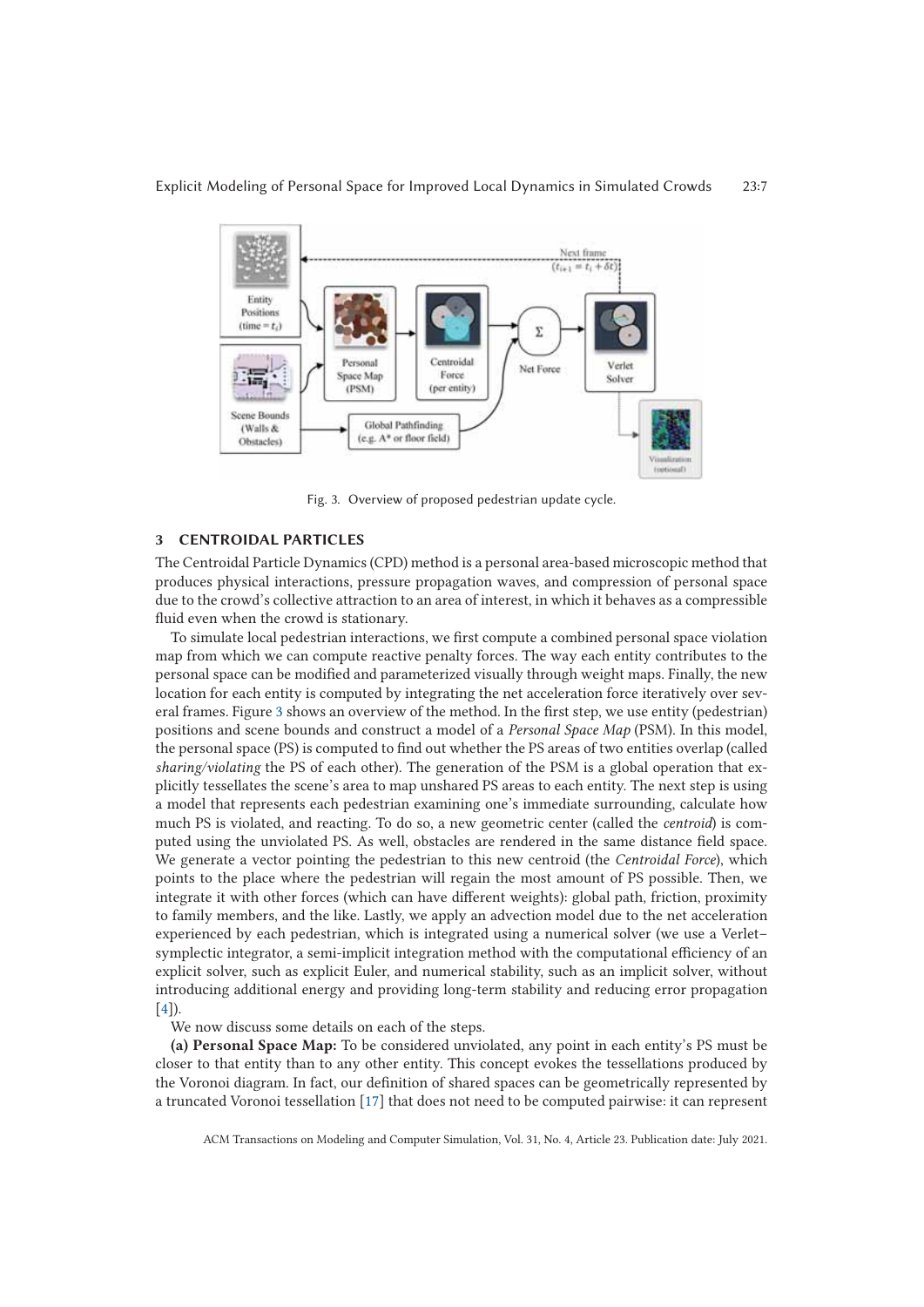,



Fig. 4. (a) Subsection of a crowd; (b) PSM; (c) PSM visualized as an underlay.

an aggregated account of all PS violations of an entity in its neighborhood. The resulting PSM outlines all PS violations across the crowd (Figure 4).

The PSM is defined as a partitioning of a 2D plane G (the ground) with obstacles (walls, gates, vehicles, etc.) and pedestrians. After the PSM is built, every point *g* in *G* will belong to only one entity (e.g., pedestrian, obstacle, or unoccupied space), as illustrated in Figure 4. Let *T* denote the many-to-one mapping that partitions plane *G*. All points in *G* are considered *unoccupied* to represent all of the empty space available for any pedestrian to traverse (i.e.,  $T(q) = 0$  for all  $q \in G$ ). Let us assume that each pedestrian is assigned a unique ID from 1 to *n.* Finally, obstacles can be explicitly defined by the modeler—for example, the set  $B \subset G$ —which denotes the areas that the pedestrian needs to avoid. Additionally, scene geometry can be projected onto *G* as if viewed orthogonally from the top. Most scene geometry is already in 2D (e.g., architectural floor plans), but any 3D geometry (e.g., columns) needs to be projected explicitly onto the PSM for collision avoidance. To project 3D meshes onto *G*, the following transform is applied per vertex:

$$
Proj_G(v) = v - (\vec{n}_G \cdot v) \times v,
$$

where  $\vec{n}_G$  is the plane's unit normal vector and  $v=(v_x,v_y,v_z)$  is a vertex position that has a height  $v<sub>y</sub>$  between 0 m (ground) and 3 m (max human height) and does not explicitly belong to a ceiling element. Then, for every point  $g \in G$  that falls within the polygons formed by  $Proj_G(v)$ , we set  $g \in B$ . Hence, the set B contains all boundary points in space *G* that were defined explicitly by the modeler along with all of the scene obstacle projections. If we denote  $d(a,b)$  as the Euclidean distance between any two points *a* and *b* on *G*, then the tessellation is:

$$
T(g) = \begin{cases} i, & (d(g, p_i) < r_i) \land (d(g, p_i) < d(g, p_j)) \land g \notin B \\ -1, & \text{for all } g \in B \text{ (overrides all other cases)} \\ 0, & \text{otherwise} \end{cases}
$$

where *i,*  $j \in \{1, \ldots, n\}$ ;  $p_i$  is the position of pedestrian *i*, and  $r_i$  is the radius of *i*'s PS. We do not explicitly differentiate between obstacles and assign them an *obstacle* value (–1). The entire PSM tessellation process is memoryless and gets reconstructed on every timestep. **In doing so, the PSM can account for dynamic obstacles** in the scene, such as revolving doors. The normal vector used in the projection step could be altered to accommodate basic inclines, uneven terrain, and stairs.

**(b) Centroidal Force:** The PSM defines the overall PS that the pedestrians occupy. Each entity needs to view only its personal neighborhood (within radius  $r_i$ ) to compute quantities related to its PS violations. We compute the PS *centroid*, that is, the new center of mass of the current PS, which is the average position of all unviolated points in the PS area, to mimic people moving in the direction of the centroid to regain the most PS possible. Each entity is represented by a particle in the 2D plane surrounded by a contiguous PS footprint (based on [7, 13], we use ∼0.8 m evenly around the center). When entities get close to each other, we assume that the PS is shared equidistantly: the closer they get, the more they (equally) violate the other's PS. Experiments also have shown

ACM Transactions on Modeling and Computer Simulation, Vol. 31, No. 4, Article 23. Publication date: July 2021.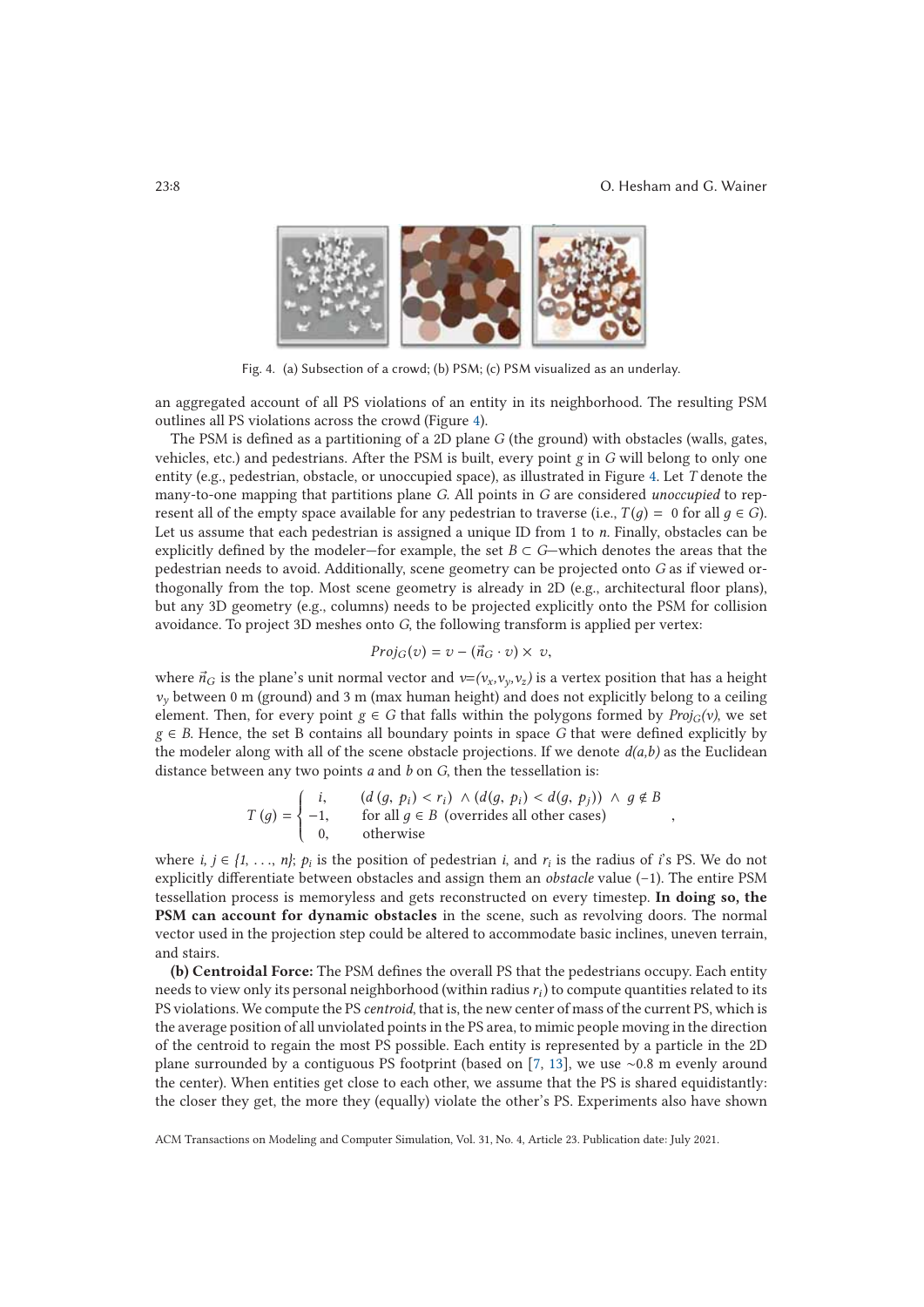

Fig. 5. Formation of new centroids during collisions.



Fig. 6. PS shape: Light area affects the entity and neighbors; dark area affects only neighbors.

that there is a short delay in human response to react and enact collision avoidance (∼150–350 ms). We use an area-based penalty force that reacts to the PS violation iteratively, attempting to restore the preferred PS area over time. To be considered unviolated, any point in an entity's PS must be closer to that entity than any other. This is like the Centroidal Voronoi Tessellation (CVT) relaxation algorithm [17]; we then overlay the combined PS onto the shared PSM, which aggregates and outlines all PS violations. Given the PSM, each entity independently computes the current unviolated area's centroid (in CVT relaxation, the particle simply moves to the new centroid, whereas we use the vector from the center of the original footprint to this new centroid), as illustrated in Figure 5.

We can see that there is a primary directional force that moves the entity towards its destination (following the global pathing shown in Figure 1). We then compute the net force *f* as a linear combination of the global pathing force *g* and the penalty force *p*, which falls along the direction of the new centroid. The penalty force produces the reactive behavior of our crowd. The magnitudes of those forces and their stochastic variations are adjusted to create a smooth transition to the entity's desired speed, on average,  $1.4 \pm 0.24$  m/s [7, 13].

We can modify the local dynamics by changing the footprint's geometry or using a map to influence its weight. The PS footprint can be artificially varied over time or in response to events (e.g., a fire alarm evacuation) or in proximity to points of interest (e.g., slowing down when window shopping or near interesting booths at a busy exhibit hall). The shape can also reflect the entity type (e.g., adult, child, stroller). The footprint can also accept a weight map that through simple convolution varies the impact of the PS infringement—for instance, placing a slightly heavier weight on the right to indicate a preference for taking the "right lane" when encountering oncoming traffic.

Based on empirical results [37], CPD uses a PS shape evenly weighted around the entity. Even if an entity has its PS infringed upon outside of its vision, the individual reacts to pressure or sound. We also provide the option of using a multi-area kernel that splits the shape into two key areas: (i) the PS area that affects both the entity and its neighbors; and (ii) the PS area that affects only surrounding neighbors (Figure 6). Now, the net separation between entities remains at ∼1 m, but the entity with visibility will shoulder most of the corrective efforts to maintain the distance. The entity in the back maintains most of the separation distance; thus, the severity of PS compression around areas of congestion is reduced. Additionally, we have an extension proportional to the entity velocity: the PS extends by ∼0.4 m per m/s. This extension is slight for walking speeds (∼1.4 m/s), but noticeable at running or cycling speeds (>3 m/s). Figure 6 illustrates this multipart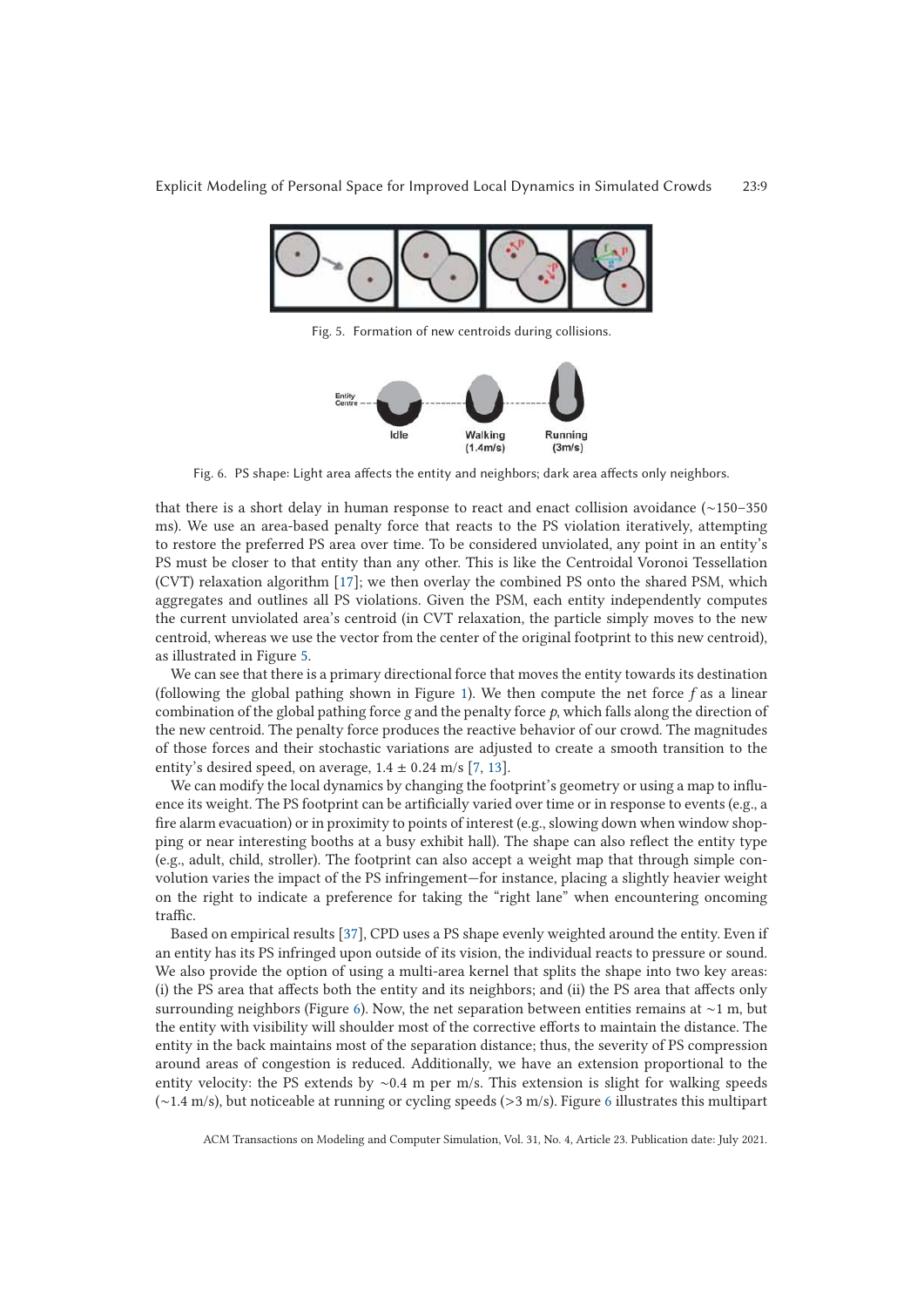23:10 O. Hesham and G. Wainer



Fig. 7. Steps to compute the centroidal force.



Fig. 8. Centroidal force on different types of obstacles.

modification, accounting for the narrowing focus of speeding entities, providing collision *anticipation*.

Taking these aspects in consideration, the equation for computing the centroid is

$$
c_i = \left(\frac{\iint_{PS_i} x \cdot \lambda_i(x, y) \cdot w_i(x, y) \, dx dy}{\lambda_i(s)}, \frac{\iint_{PS_i} y \cdot \lambda_i(x, y) \cdot w_i(x, y) \, dx dy}{\lambda_i(s)}\right),
$$
  
\n
$$
A_i(s) = \text{Euclidean area of active region of } PS_i \text{ given speed s,}
$$
  
\n
$$
\lambda_i(x, y) = \begin{cases} 1, & \text{sample}_G(x, y) = i, \\ 0, & \text{otherwise,} \end{cases}
$$
  
\n
$$
w_i(x, y) = \text{mask sampling function} = \begin{cases} 1, & \text{if } (x, y) \in \text{active } PS_i \\ 0, & \text{otherwise,} \end{cases}
$$

The original centroid of *PSi*'s active region (*uci*) is not guaranteed to be at the entity's position (*p*i). Thus, the new centroidal force (illustrated in Figure 7) is computed as  $cf_i = c_i - uc_i$ .

We employ the notion of the Fundamental Diagram [45, 46] in which pedestrian speeds, on average, vary inversely to their local density. Empirical data have shown that the Fundamental Diagram differs depending on the context of the crowd (e.g., indoors vs. crosswalk) and across cultures. We use it to determine the desired speed for each individual entity dynamically throughout the simulation.

As the centroidal force is an aggregate measure of PS violations, regardless of the obstacle's curvature (axis-aligned, convex, concave, etc.), the centroidal vector will point away from PS violations, which allows collision avoidance with obstacles of arbitrary shapes (e.g., vegetation, furniture, etc.). Pedestrians perform an iteration of the Lloyd algorithm [22] on truncated Voronoi cells representing PS. When an entity has all of its PS unviolated, the centroid is simply the entity's current position. Let  $PS_i \subset G$  denote pedestrian *i*'s unviolated PS region. When another entity/obstacle invades *i*'s PS, the new centroid position  $c_i = (\tilde{x}, \tilde{y})$  is computed, as seen in Figure 8. The actual implementation of these integrals boils down to a couple of weighted summations over a 2D grid of PSM pixels.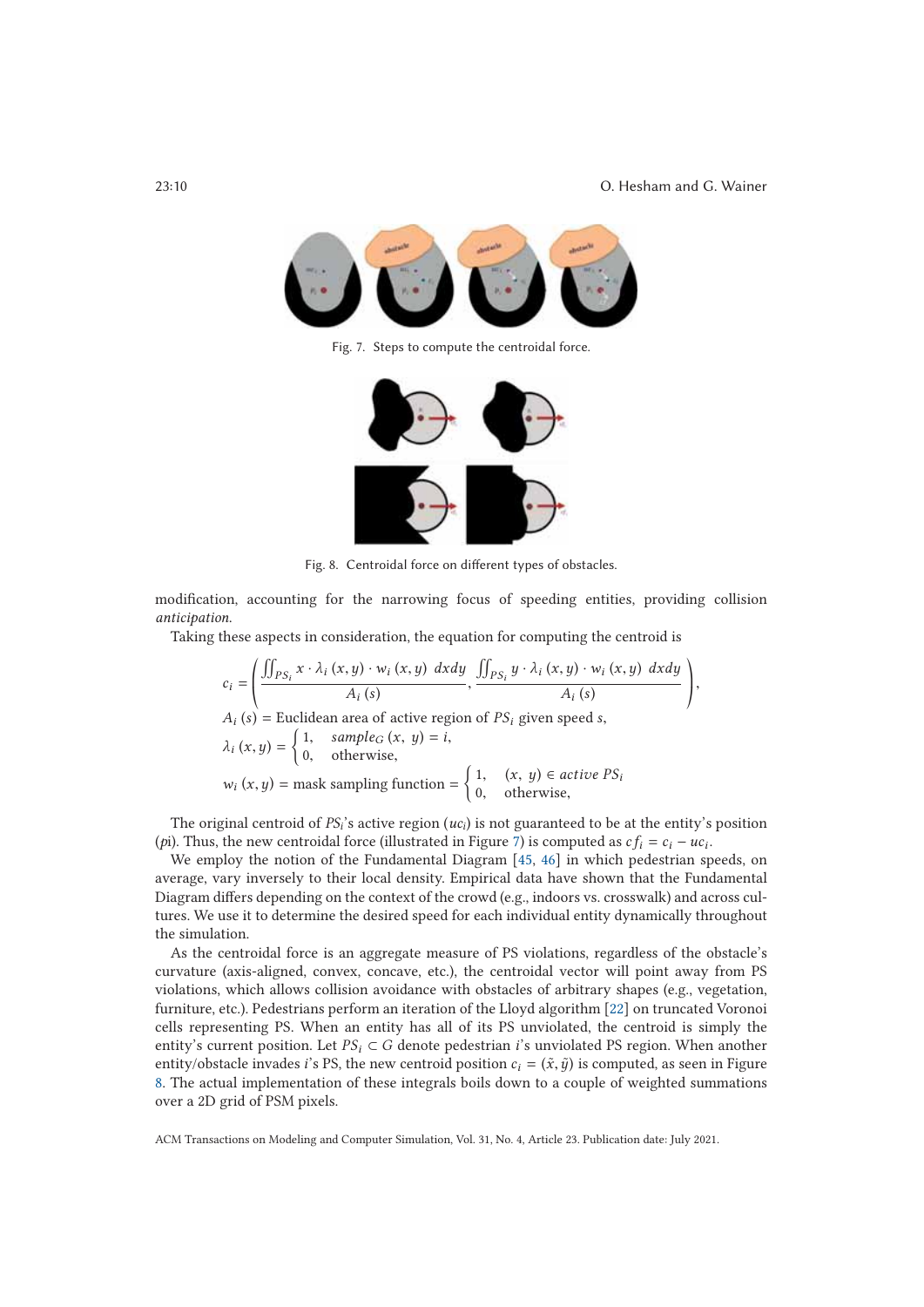**(c) Global Path Finding:** The global path is one that, absent any other dynamic entities in the scene, would guide an entity to its destination efficiently (e.g., shortest time, cost, etc.). The only obstacles considered by the global path are static scene elements. The literature is saturated with methods in this area (e.g., A\*, floor fields, AI navigation trees [9]). Thus, we assume this to be an input into our net force integrator. If the scene obstacles are defined over a graph, then a method such as A\* [63] would work well, as it efficiently computes such global paths per entity and can be updated often. For large-scale simulations with thousands of pedestrians with relatively few possible global targets within the scene (e.g., only dozens of shops in a mall), a single global floor map per target is more efficient. The map is essentially a 2D gradient field that points an entity to the direction it needs to follow to reach the global target. See [2, 53] for example implementations of this floor field.

CPD is a local dynamics method that does not place limitations on the kind of global pathing algorithm used. This is a direct illustration of the *separation of concerns* discussed earlier in Figure 1. However, as this research focuses on the local dynamics layer, we experimented with the simplest forms of global pathing (to reduce the influence of "intelligent" path finding over CPD independently). Some of the experiments to be discussed later discarded global paths entirely to evaluate the emergent behavior from local dynamics alone (e.g., aimless crowds experiencing overcrowding and stationary crowds at a concert). The global pathing forces we used are time invariant; they rely only on the current position of the entity to find the "next" step along the global path. Prior to the force integration step, we computed a resistance to centroidal forces that opposed the entity's global path/objective, inspired by the energy-minimization goals set in ORCA. It reduced the "springiness" of near-miss collision in our pedestrian crossings significantly. Even if the local centroidal force is pointing the entity to face away from the global path, the entity will *resist* this change and attempt to wait until more favorable centroidal forces are available.

**(d) Net Force:** The total force experienced by each entity is a weighted sum of the local forces and the global pathing direction. In ideal conditions with a single entity in the scene, it would simply follow the current global path to the destination. However, the local forces enact collisionavoidance maneuvers with their surrounding environment and entities. The net force calculation is

$$
nf_i = \alpha cf_i + \beta gf(p_i) + \gamma uf_i,
$$

where *gf(p<sub>i</sub>*) is the global path vector given *i*'s current position in the scene and  $\alpha$ ,  $\beta$ , and  $\gamma$  are scalar weights to parametrize the behavior of the entity. An aggressive pedestrian has low  $\alpha$  and high  $\beta$ , emphasizing the pedestrian's own global path with little regard for local PS violations (indicated by *cf*). This is essentially how our close-range pedestrian behavior can be calibrated according to reference trajectory data. We have empirically arrived at a set of parameter values and illustrated their results (in general, we use  $\alpha = 0.7$ ;  $\beta = 0.2$ ; and  $\gamma = 0.2$ ). Lastly, the velocity resulting from the time integration of these forces and their stochastic variations are clamped to stay within the entity's desired speed. We used the average desired speed for walking pedestrian of  $1.4 \pm 0.24$  m/s [37, 38].

It is possible to further refine the parameters and automate their calibration using contextspecific reference trajectory data. Existing parameter estimation platforms that capture path planning and collision-avoidance behavior from footage/mocap data could be used to perform looped optimization (or machine learning) to optimize the simulation model's parameters to best fit with the input data. Automating calibration would allow modelling of behavior that changes across cultures, event types, age groups, and unforeseen contexts. However, such platforms encompass the overall motion of the crowd, not just local collision avoidance. This is beyond the scope of this research.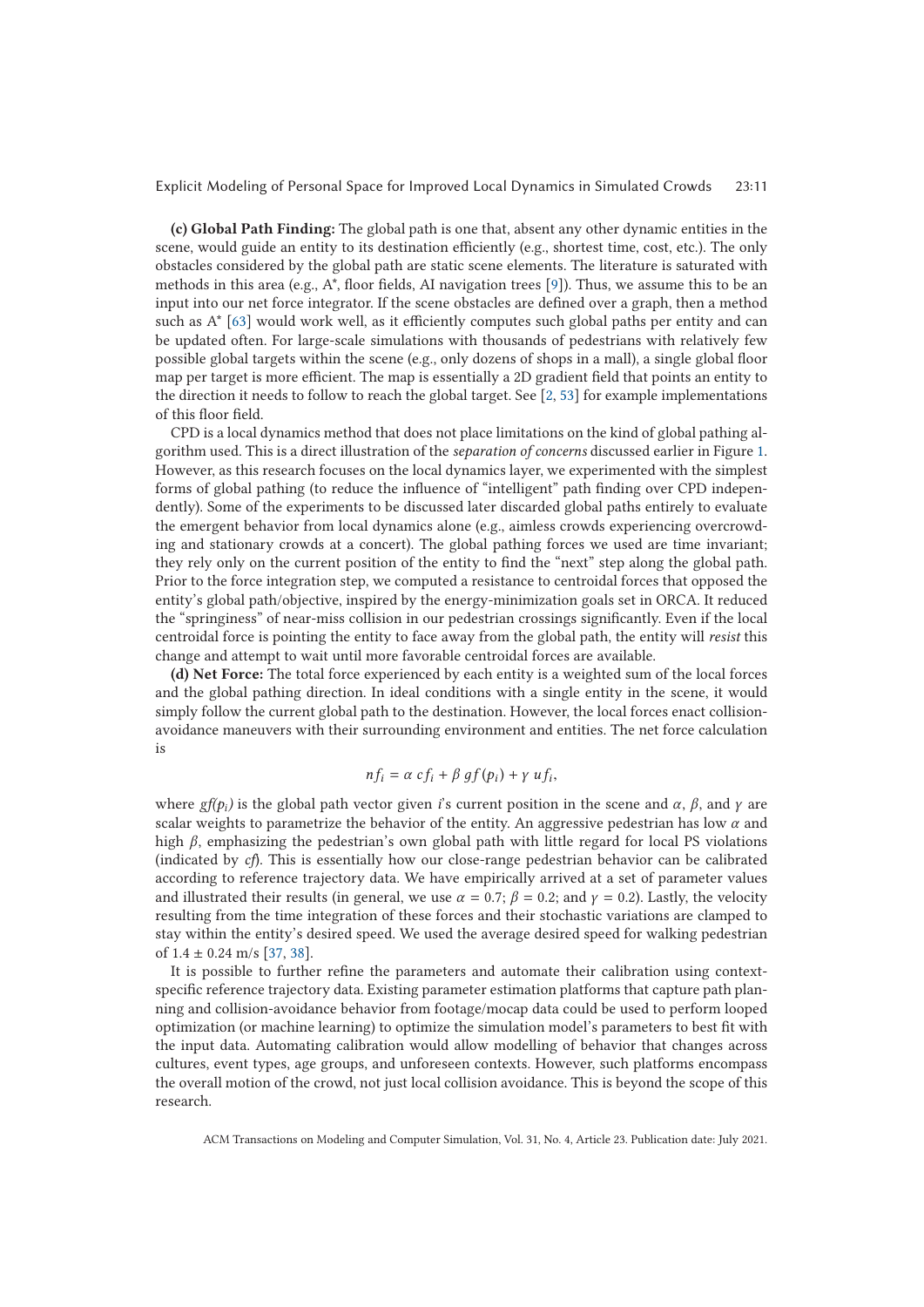

Fig. 9. PSM 2D bitmap: Truncated Voronoi cells created by a top-view orthogonal projection of 3D cones.

# **4 CPD IMPLEMENTATION**

The 2D nature of the PS kernels and their response forces allows us to reason about the proposed method from a Computational Geometry lens, invoking visual data structures and algorithms to implement a computable version of CPD. This section outlines a prototype implementation developed throughout the course of this research. The presented implementation produces online simulation results for thousands of entities in the scene.

# **4.1 Discrete-Space Implementation of CPD using Truncated Voronoi Disks**

Voronoi tessellation has been used to accelerate spatial queries such as nearest neighbor search [11, 43] or global path planning [36]. Recently, it has been used to identify a discrete set of candidate local vectors to pursue, essentially, along one of the neighboring Voronoi cell edges [40, 61]. This approach (which was developed concurrently with our own research) shares the simplicity and intuitiveness of our method but does not explicitly model an entity's PS or its compression; thus; it is unsuitable for dense crowd scenarios or largely stationary ones (e.g., a concert). Our proposed use of the truncated Voronoi diagram as an analog for compressible personal space is unique, as is our visual parameterization through dynamic weight maps.

A spatially discrete version of the continuous PSM presented earlier can be created using a truncated Voronoi diagram whose cells are bounded by a certain distance from their sites. We use the GPU-accelerated computation method for Voronoi diagrams introduced in [17] to produce the PSM, followed by custom shaders to compute the centroidal forces per entity and integrate them with other global forces before finally solving them for timestep  $\delta t$ . In contrast with the continuous-space method described, the simulation space is implemented as a discretized 2D grid (a bitmap). We use textured 3D cones to represent the entities and their personal space, with the tip of the cone representing the PS center, and the base representing its outer edges. In effect, the height along the surface of the cone encodes the distance to the center of the entity. When rendered from an orthographic top view (free of any perspective distortion) facing the tips, two cones will overlap at precisely the points that are equidistant to both entities [17]. Figure 9 shows this procedure.

By encoding the entities as geometric primitives and using the GPU's depth buffer to obtain the PSM tessellation as discrete pixels quickly, we are left with a globally shared data structure (the PSM bitmap) that allows each entity to compute its relative centroid and resulting penalty forces in a data-parallel fashion (Figure 10). The entities do not need to conduct a costly nearest-neighbor search, as they consume and interact with the set of pixels representing their PS in the PSM.

To differentiate between the rendered cones, they are colored using a one-to-one reversible hash map (a function of the unique entity IDs). We reserve the first 10 colors in the 24-bit RGB space for obstacles and debugging purposes and use the rest to uniquely color code each entity. The reverse lookup (which is also a constant cost function) enables any entity to identify the ID of another entity directly infringing on its pixel space. Theoretically, we could simulate more than 16 million entities on a 24-bit RGB PSM surface and potentially billions of pedestrians on higher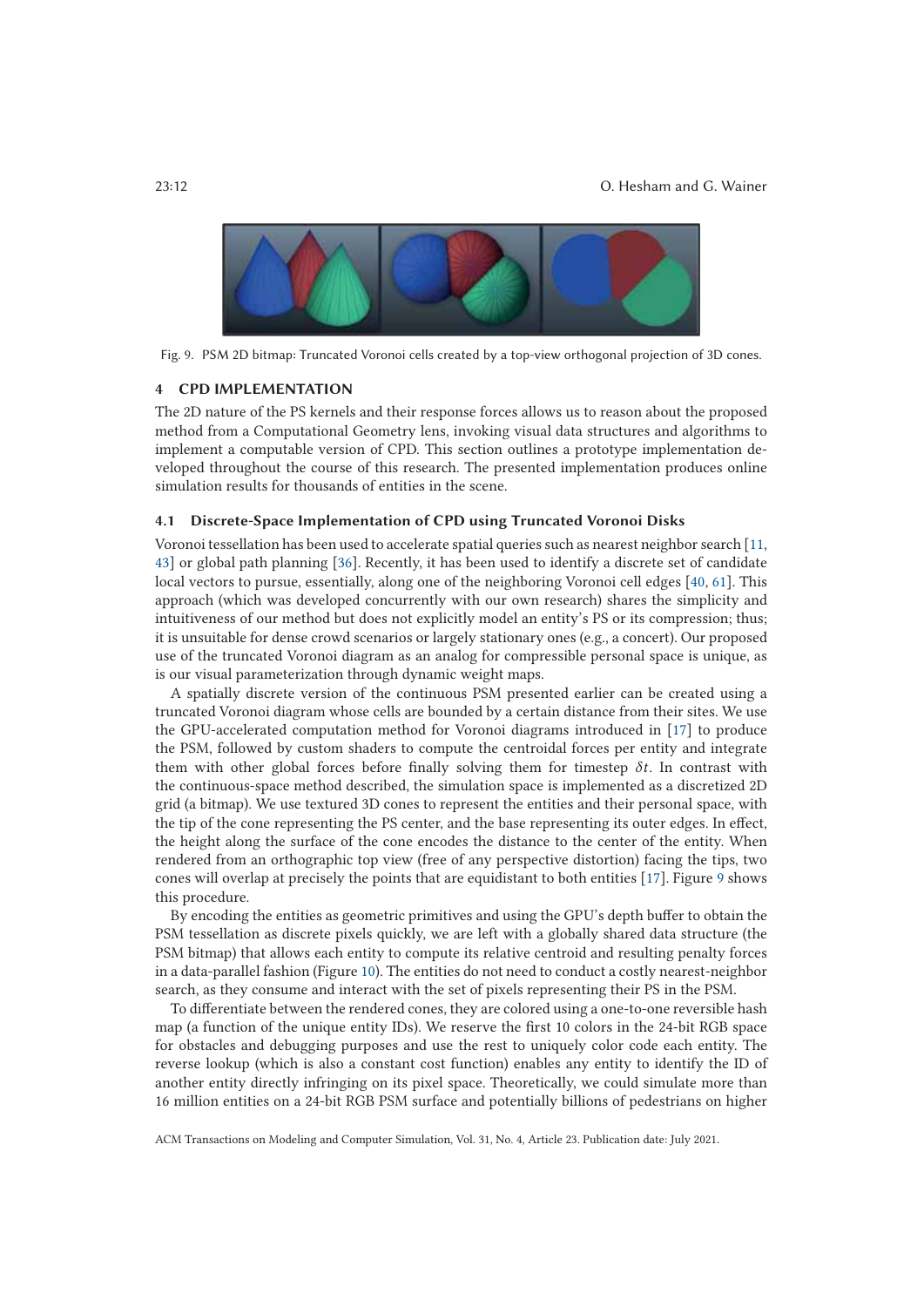

Fig. 10. Data-parallel implementation of CPD.

bit-depth surfaces. Nevertheless, practically speaking, 16 million entities could only be afforded a single pixel each on a  $4k \times 4k$  PSM map as a best case-scenario. The cones act as a bounded signed distance field around each pedestrian; by rendering the cones, we compute the distance field for the entire crowd all at once. In using these 3D cones, which can be parameterized to include different kinds of pedestrians, the Z-buffer will generate a correct kernel for each pedestrian without a global neighborhood computation algorithm, as discussed earlier. We offload this computation to the GPU by rendering the 3D cone opposed to traditional methods that need to compute each near-neighbor force.

To compute the true center of PS footprints that have an influence map, vary by time, or are proportional to the entity's speed, we first calibrate each PS shape for bias and then adjust the cone tip and texture accordingly. Without this step, an asymmetrical PS area that, for instance, elongates with speed will experience an ever-increasing force in the direction of travel. Instead, the violation-free bias should be considered to detect true violations of the PS area. The mass of the individuals can be modeled by adjusting the height of the cones. The heavier the individual is (less likely to be affected by force), the closer the cone should be to the camera. Essentially, the lighter individuals would have to exert more force to make up for their increased distance from the camera and infringe on the heavier individual's space.

There are two ways to aggregate the centroid from the PSM, either:

- (a) Per-pixel: If there is overcrowding resulting in significant PS overlap and it is more economical to count the visible pixels and aggregate the results using reverse hash lookup.
- (b) Per-entity: In sparser scenarios, it is more efficient to skip the PSM's empty pixels and simply count the unviolated pixels near each entity.

A simple heuristic we used in our implementation checks: if (*|entities* $\vert \times \pi r^2 \rangle$  > (1.2 × *PSM area)* perform (a); else perform (b), where *r* is the average PS radius. We take each PSM pixel to represent  $10 \times 10$  cm. Thus, our PS radii can range from 8 to 10 pixels, as sizes vary in a crowd.

We began the exploration of this centroidal area force in the context of crowd simulation due to the natural limits of human acceleration and velocity. While it might be tempting to directly use this force for physics-based simulation of fluids, soft-bodies (such as clay), and granular solids (such as sand), the unpredictable, often chaotic, and extreme accelerations experienced within those bodies require more careful consideration. It would be difficult to dismiss the nearest neighbor search entirely if our "implicit collision" response force were to be used for physics-based simulation. However, in its current form, the effort presented in this article certainly opens the possibility for less critical applications, such as film, gaming, and immersive **virtual reality (VR)** experiences.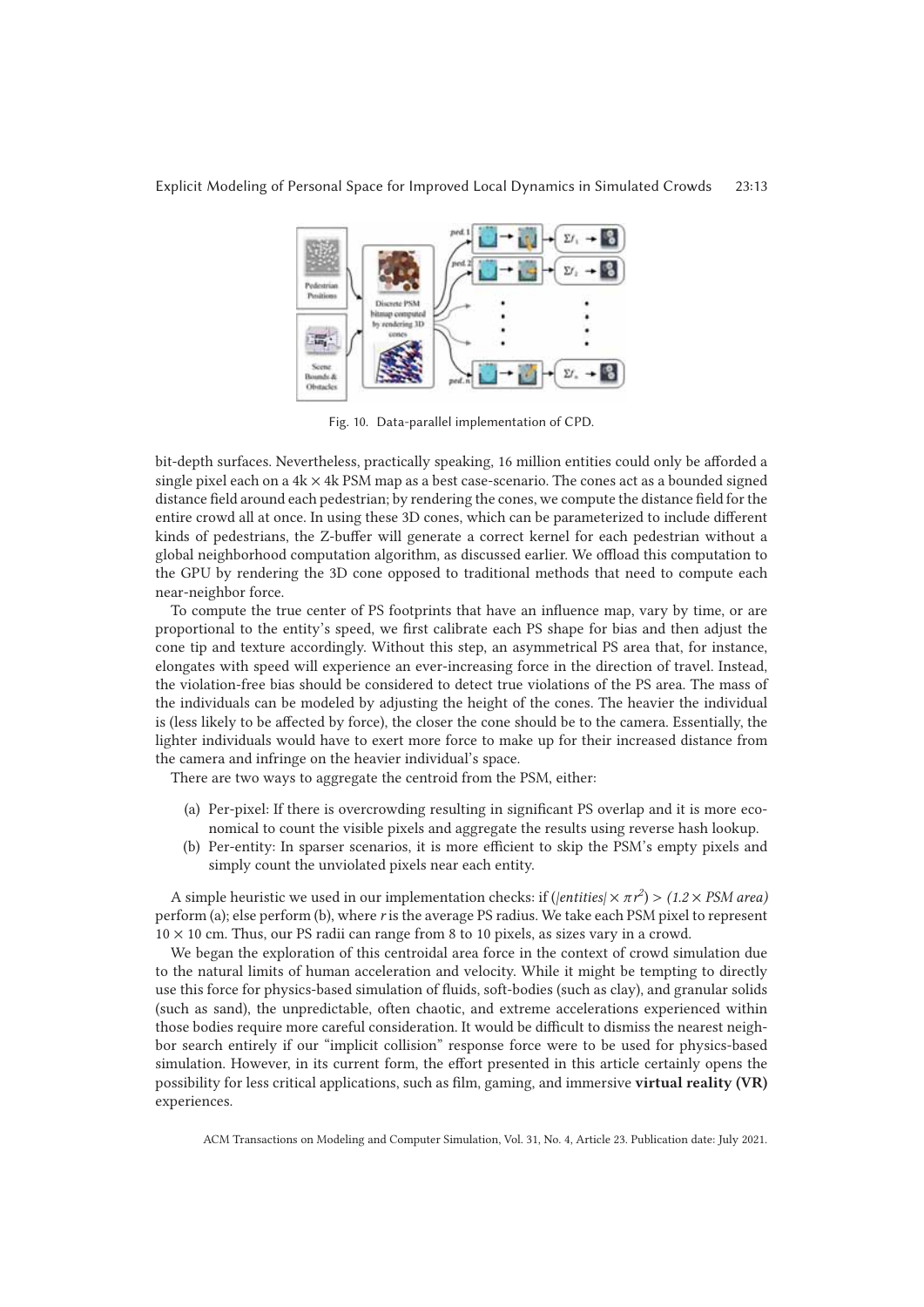#### 23:14 O. Hesham and G. Wainer



Fig. 11. (a) Local density estimated per entity; (b) global low-pass filter applied.

# **4.2 Scalability**

GPUs are efficient when it comes to massively data-parallel processing, but they also have builtin memory limitations on texture sizes and, by extension, the size of the PSM maps that we can compute for a given scene. A possible route is to use a courser grid to represent the scene, at the cost of simulation fidelity. A more reasonable approach in this instance is tiling. Regardless of the shape and complexity of the simulation plane, it can be divided into smaller tiles that fit within the supported texture sizes by the GPU. The overhead in this case will be in cross-tile communication (for entities that fall near the edge of one tile but with a PS area that spills into a neighboring tile).

A straightforward approach that minimizes communication across tiles is to have them overlap their computation space by an amount equal to the average entity PS radius. This means that entities near the tile edges will likely have their forces computed twice (once in each tile). However, the locality of data access within a given tile means that the duplicated computations are still more efficient that the cost of texture-switching and CPU-synchronization required for crosstile communication. Like how we skip empty pixels in sparse crowds, we extend the concept by skipping entire tiles if they are empty, and processing only the occupied ones. These tiles can be dispatched for simultaneous processing across multiple GPUs if available. Furthermore, the recent development of low-overhead graphics APIs such as Khronos Vulkan and Microsoft DirectX12, which allow and encourage the multi-threaded dispatching of render-calls [48] supports the scalability potential of our method. CPU threads could concurrently launch and synchronize GPU-computable PSM tiles without costly context-switching (a required cost for the ubiquitous graphics APIs: OpenGL/WebGL/DX11).

#### **4.3 Density Estimation**

Computing local density is important to conduct flow rate analysis and aggregate PS violation measures. It is possible to obtain an estimation of the local crowd density near an entity by leveraging the existing PSM to compute a density value  $d_i$  (entities/m<sup>2</sup>) as the reciprocal of the unviolated portion of that entity's PS area. Once known, we render another PSM pass. However, this time, we color every entity *i* using the estimated  $d_i$ , where brighter values correspond to higher densities. We then smooth the discontinuities using a Gaussian blur filter (a standard and parallel-friendly utilization of the graphics pipeline. The resulting smooth density field is shown in Figure 11.

It might be argued that better density estimation methods exist, such as those found in physics simulations using Soft Particle Hydrodynamics (SPH) that rely on cubic kernels to accurately converge to a true density continuum [35]. However, we opted for the Gaussian kernel applied to our PSM with a radius of half a footprint's radius in effective pixels. Not only is the result sufficient for our purposes (an estimation of density) but it also helps that it *is not* too precise, since the Fundamental Diagram is only an aggregate of human behavior that hides individual variations and human inaccuracies that would naturally occur from an entity subconsciously assessing its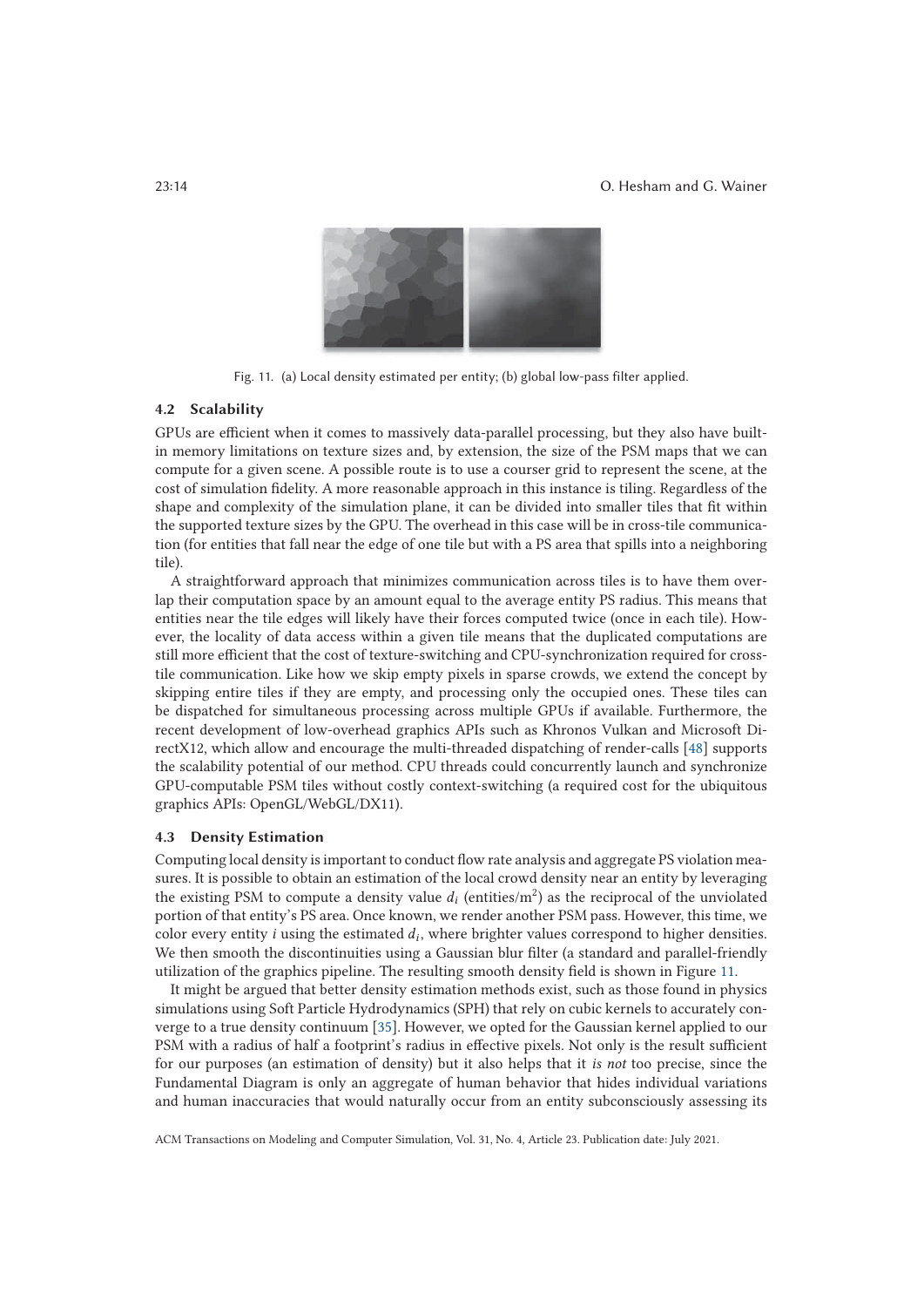surrounding. Furthermore, the Gaussian filter is linearly separable, meaning that we can blur all the rows first using a 1D Gaussian, then blur the columns to obtain the final 2D Gaussian blur. This optimizes the computation of the convolution from a quadratic  $O(n-m^2)$  computation to a more linear  $O(n-m)$ , where n is the number of pixels in space, and m is the radius of the filtering kernel.

# **4.4 Hardware-Acceleration via GPU Shaders**

So far, we have implemented the PSM using a constrained Voronoi diagram over a discrete surface. The idea is to render every entity PS as a 3D cone viewed from the top, and the pixels visible after all cone intersections will represent the remaining available personal space. This utilization of the graphics pipeline allowed us to achieve interactive frame rates for thousands of entities in the scene [15]. In our attempt to accelerate the CPD's PSM computation, the CPU was initially found to be the primary bottleneck due to the repeated cone rendering calls made for each entity. Each render call comes with API overhead and CPU-to-GPU memory transfer costs. Modern graphics APIs have features that allow instanced rendering. The CPU would send the shape information only once, along with a point cloud of instance locations. Then, the GPU would perform the replication on chip without needing to communicate again with the CPU over the slow system bus. Unfortunately, this feature could not be naïvely used for PSM computation because of the potentially differing PS shapes, especially with the introduction of velocity-dependent elongation in direction of travel.

With nothing to "instance," we opted instead to develop Geometry Shaders that dynamically generate the PS shapes on the GPU. Geometry Shaders are part of the modern graphics processing pipeline that can procedurally generate new meshes and geometry that the CPU did not initially send. Our geometry shaders accept a point cloud of entity positions along with an array of entity attributes (e.g., current velocity, bearing, desired speed) and lets the GPU generate the appropriate voronoidal PS shapes per entity. This reduction in CPU calls has improved the frame rate. Furthermore, to compute each entity's new centroid position, we opted for a vertex shader (run once per entity, in parallel) that computes the available PS space (and the violated space, by omission) by sampling the previously created PSM (which was input into the vertex shader as a texture). This further resulted in performance gains that improved scalability and significantly reduced the bottlenecks at higher crowd counts (10,000+ entities in the scene).

# **5 EMERGENT CROWD DYNAMICS**

In this section, we explore the global crowd dynamics that emerge from the locally defined agentbased rules of CPD. The simulations illustrate various scenarios of dense crowds and associated obstacles; our focus is on emergent crowd phenomena in high-density scenarios. We first describe the general simulation setup and then discuss each phenomenon. Although we already indicated that a detailed quantitative evaluation of the model is outside the scope of this research, we conducted detailed quantitative and qualitative analysis of the results presented in this section. We obtained a dataset included in [20] that was used for exhaustive studies of the simulation results. The dataset includes pedestrian motion real-world data from laboratory experiments; the detailed traces were used to validate all of the results of this research.

Our virtual world is defined as a 3D *scene* containing a flat *ground* on which the motion of *entities* (pedestrians) is simulated. They share their ground space with static scene *obstacles* (e.g., walls), dynamic elements (e.g., gates), and dynamic accessories (e.g., strollers and shopping carts). The invisible computational "backend" of the simulated world includes the PSM top-projection camera and the rendered PSM that it generates every timestep. Ideally, the ground shares the same aspect ratio as the PSM being computed on it to ensure isotropic computational fidelity regardless of

ACM Transactions on Modeling and Computer Simulation, Vol. 31, No. 4, Article 23. Publication date: July 2021.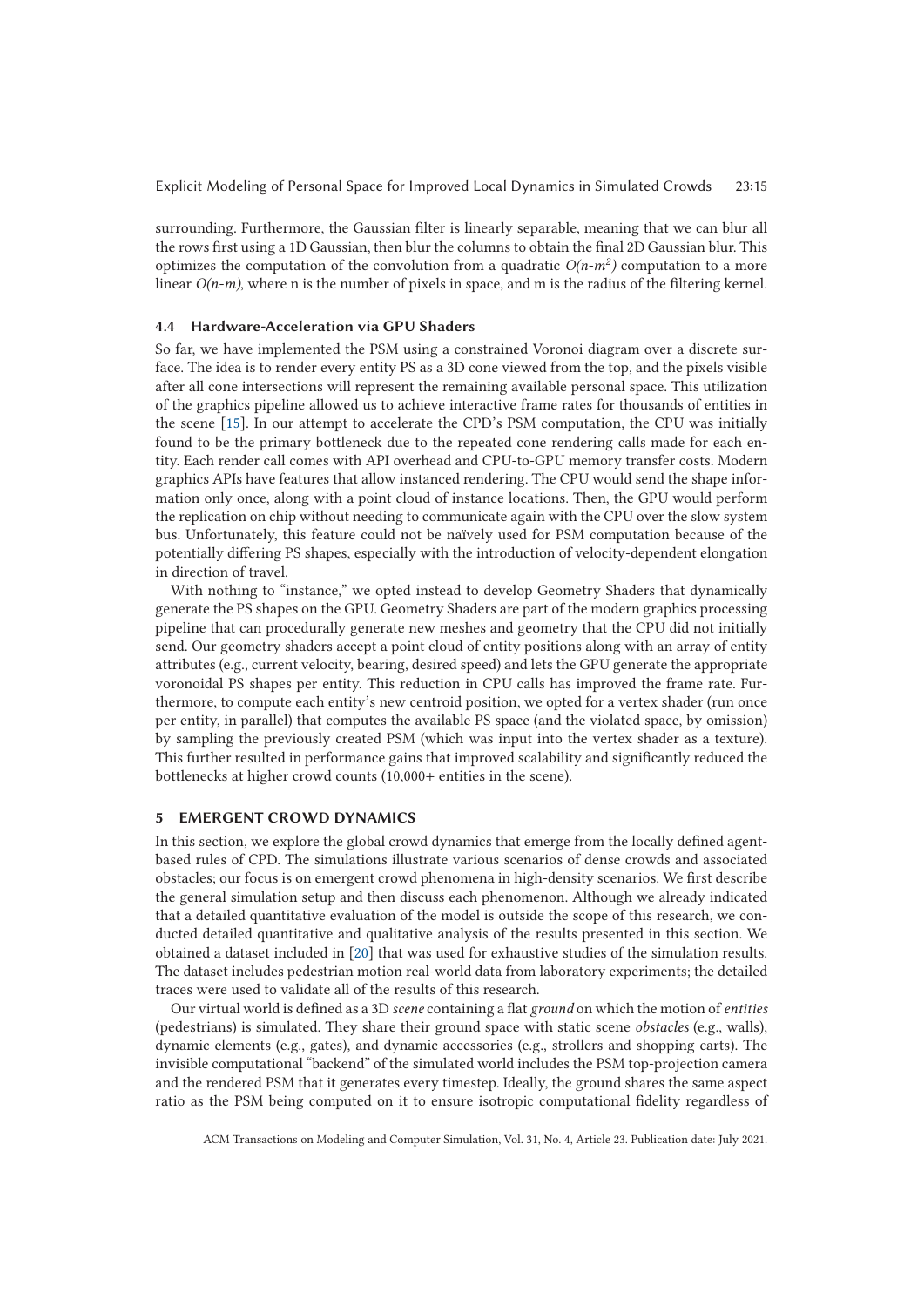

Fig. 12. Compression of personal space and petal-like emergent pattern.

which direction the pedestrians are facing in the scene. We maintain an agent-based approach, in which each entity encapsulates its own data and never has direct access to neighbor entities' data.

All simulations were run with discrete-time integration, using a quantum of 0.1 s per frame after finding minimal improvements in quality with a finer time delta. Each pixel side length represented 10 cm of physical space. For each scenario, we initialized entity positions, orientations, and randomized a few parameters such as weight, size, and the base desired speed (1.4  $\pm$  0.24 m/s). The entity PS base radii were kept at 9 pixels (plus 1 center) to achieve the ∼0.8 to 1.0 m PS idle radius. The shaders described earlier were implemented using the OpenGL Shading Language (GLSL). Parameters were randomized across the crowd, including the PS radius, desired speed, and force parameters  $(\alpha, \beta, \text{ and } \gamma)$  which alters how aggressive or lenient an entity gets about restoring its own personal space and violating others'. Children were given the same PS radius as adults but rendered with weaker Voronoi cones (i.e., farther away from the PSM top view camera) to reflect the increased the chance of being overpowered by adult personal spaces or getting swept away by strong crowd flow in dense settings [10, 54]. The obstacles could be procedurally drawn during runtime or loaded from a bitmap (e.g., architectural floor plans). We focus on the emerging behavior producing four of such phenomena that are commonly studied:

- —Lane formation in bidirectional flow
- —Compression of personal space in areas of congestion and near areas of crowd interest
- —Petal-like space filling
- —Inverse correlation between an entity's surrounding density and its speed

The last effect is perhaps the easiest to reason about: in denser areas, a pedestrian tends to move slower. That relationship has been recorded, analyzed, and formalized, culminating in what is known as the Fundamental Diagram [45], a macroscopic measure of the crowd's density-speed profile.

Another phenomenon is the emergent petal-like space-filling pattern, in which each entity stands roughly behind the midpoint between the shoulders of two entities right in front of it (e.g., Figure 12, which shows a snapshot from an in-lab crowd-capture experiment [64]*,* demonstrating both the compression of personal space near the congestion and the petal-like space-filling emergent pattern). Each entity optimizes the utility of the shared limited space [66], as there is less space compared with entities standing directly behind each other. As well, the entity has improved visibility of its target motion vector (i.e., it can better see where it is heading or has a better view of a point of interest, such as the stage at a concert). Figure 13 also demonstrates the compression of personal space near a congested doorway. This shows an in-lab trajectory capture experiment [47] in which two crowds of the same count are asked to evacuate through the narrow exits. The scenario on the left has no guiding barriers, while the scenario on the right utilized barriers to passively shape the crowd.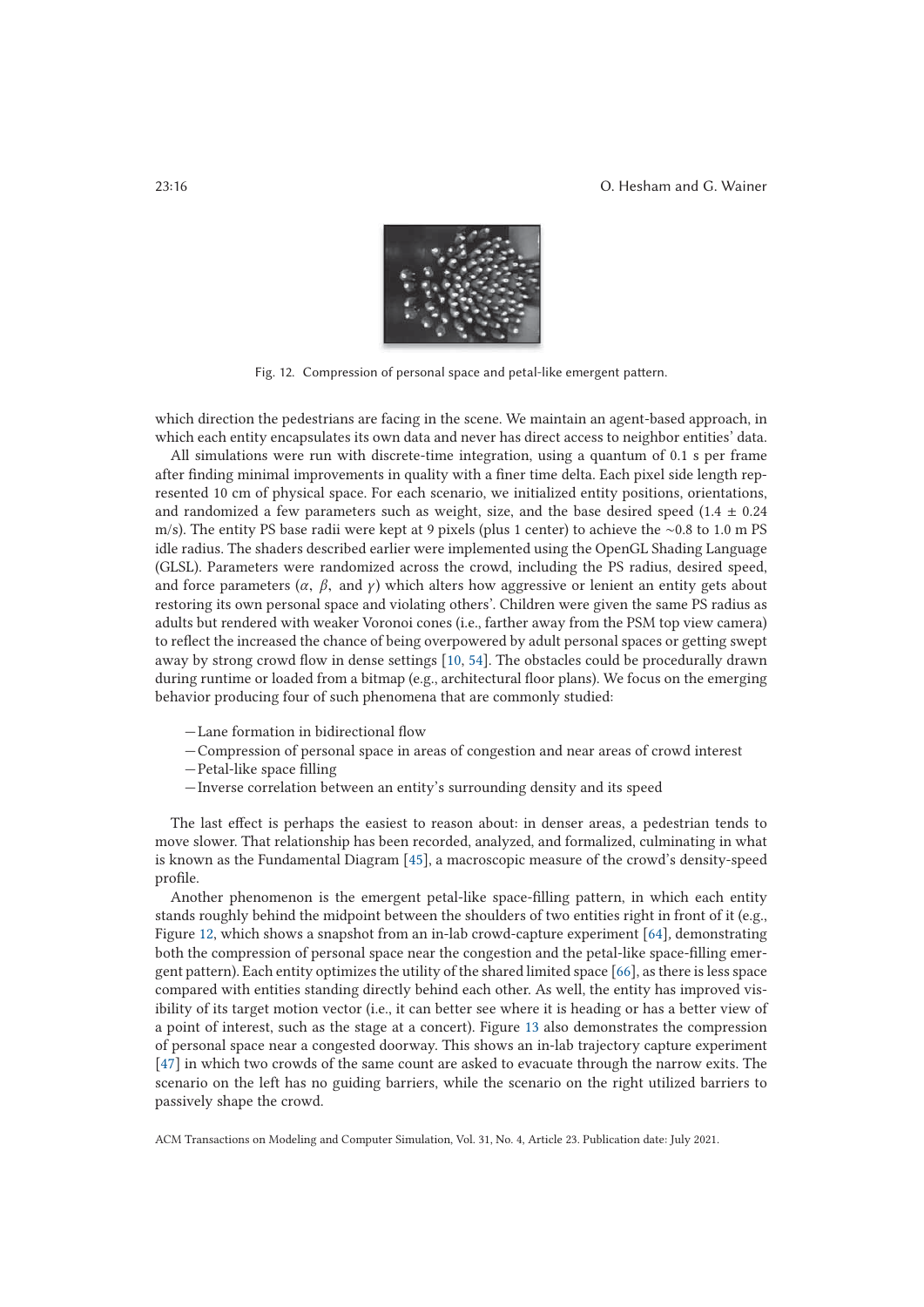

Fig. 13. Two crowd evacuations through narrow exits: without barriers and with barriers.

Existing microscopic crowd models struggle to reproduce these effects, as they model personal space as a 1D rigid separation distance, leading to artificial congestion and jamming, while captured crowd data such as what we see in these experiments indicate otherwise. CPD, instead, uses a compressible 2D area-based model of each entity's personal space; this local avoidance model can recreate such emergent compression effects in both dynamic and stationary crowds. A simple change in the design of passive barriers results in dramatically differing density profiles in a largely stationary crowd as it trickles through the narrow exit gates. This illustrates the accumulative nature of personal space compression and how restricting the possible angles of such accumulation can reduce the compression. Personal space compression is not just a matter of personality or personal preferences; the barriers in the environment also play a role. Note that at these densities, we are not considering psychological or personality-driven factors [49]. We are observing the nearly biomechanical collision avoidance response vectors that pedestrians tend to exhibit in such scenarios.

As discussed earlier, state-of-the-art methods such as RVO and ORCA, as well as Implicit Crowds, end up with incompressible artificial congestion that does not match how people tend to gradually concede their personal space to ensure a continuous motion. As these methods are based on analysis in the velocity space [20], they cannot reproduce compression in largely stationary crowds (e.g., near a concert stage or at a marathon start line). CPD provides an improved local collision avoidance model that reproduces emergent dense crowd phenomena, including lane formation in bidirectional flow, compression of personal space near congestion and near areas of crowd interest, which current microscopic methods struggle to reproduce correctly.

Other existing crowd simulation tools produce this kind of emergent behavior, but their profile is not adequate when compared with reference material, as will be shown in the next sections. CPD can produce queues and lane formation that match the reference source data, including thin snaking lanes with organic forks and joins (whereas existing methods cannot generate such behavior, and instead produce straight lines of pedestrians or lines clumped up, including lanes 3–4 people wide). State-of-the-art methods also must explicitly program these behaviors (which emerge naturally using CPD); thus, the computation stops being local and instead one must force region-based heuristics. In the case of CPD, there is no explicit programming of these behaviors, which are also parameterizable locally: we can adjust the profile for running/walking speeds as discussed earlier and can change the level of aggressiveness while keeping all computations local and not needing regional control for any of these. The computations are done at the level of each pedestrian and during the computation of their interactions with other close pedestrians. Existing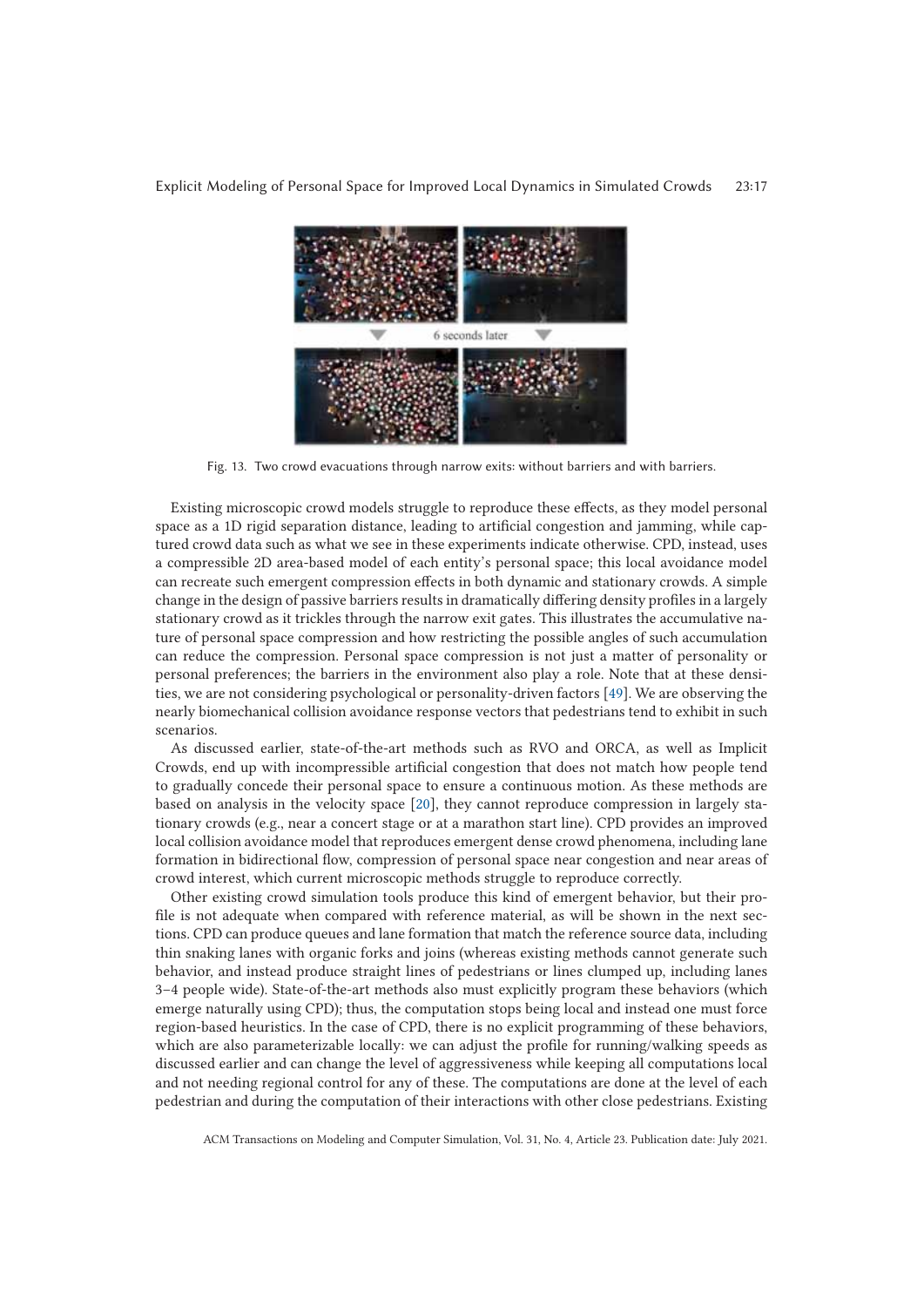

Fig. 14. Bidirectional flows: left—stable lanes emerging; right—unstable lanes.

tools normally use non-local modifications and stylistic control for achieving this kind of behavior, which emerges using CPD.

#### **5.1 Bidirectional Flow**

Bidirectional flow is a common scenario for hallways and corridors where pedestrians exhibit two dominant and opposing directions of motion. One of the well-studied observations of bidirectional flow is the emergent lane formation [66]. Lane formation is an innate pedestrian optimization strategy to minimize resistance due to oncoming traffic. The apparent "interlocking" pattern is born out of each entity's desire to take the path of least resistance. In bidirectional scenarios, this simply comes down to avoiding oncoming traffic. This is a macroscopic phenomenon that is emergent from microscopic local dynamics (i.e., there are no globally controlled explicit "laning rules").

The phenomenon of self-organized lane formation has been observed in bidirectional flows of real crowds in general and has also been confirmed in dense crowds. Figure 14 shows an in-lab study in which lanes are formed as a global phenomenon that emerges from local optimization decisions [64]. Lanes emerge from the collective motion of the crowd, with each entity trying to optimize its path, finding vectors of least resistance to its intended target, and avoiding head-on collisions with oncoming traffic. On the left, the crowd was not asked to seek a specific exit point along the width of the corridor. On the right, unstable lanes emerge when pedestrians explicitly seek a specific target exit. Existing simulation methods struggle to reproduce unstable lanes, as with each footstep. Instead, in CPD, each entity tries to minimize the deviation from its target path and the potential for collision with oncoming traffic. Following behind another entity that shares a similar direction of its motion will result in the least pathing disruption as they progress in the same general direction down the corridor. When this local agency ripples across the crowd, lanes start to emerge and form.

Figure 15 shows a bidirectional scenario in which our method is capable of reproducing lane formation using the symmetrical PS kernel. The figure shows a natural lane formation during a bidirectional flow simulation of 2,000 entities on a 600  $\times$  800 PSM grid.

When we use the asymmetric PS kernel (recall that it considers the entity's vision cone, shifting the bulk of the collision avoidance response force to the entity with vision of the shared PS violation), the observed CPD emergent lanes exhibit less congestion near lane forking and branching spots. We also have a better resemblance to the lanes formed in real-life bidirectional flow. This is illustrated in Figure 16, which shows a top view of our simulation of bidirectional flow of a dense crowd (1,000 entities) in a wide corridor, in which we see similar branching/merging patterns to those observed (the bottom right shows a still frame of real footage [56] of bidirectional flow in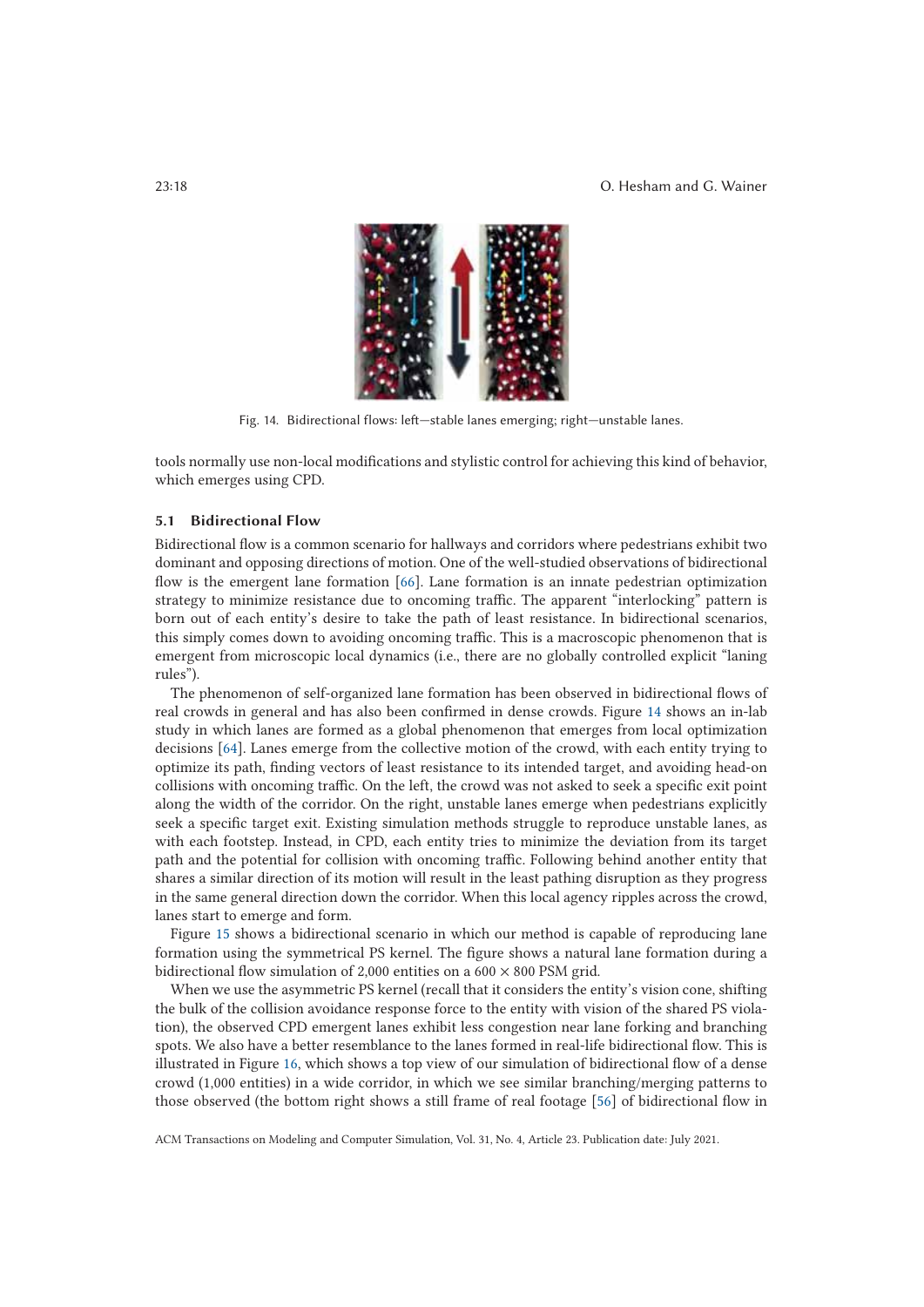

Fig. 15. Natural lane formation in bidirectional flow simulation (blue entities headed south).



Fig. 16. Emergent lane formation produced by CPD pedestrians in a dense bidirectional flow scenario.



Fig. 17. Other real-time crowd simulation algorithms. Images captured from WarpDriver DOI: https://bit.ly/ 2R6w1tQ, [34] and https://bit.ly/2s6athT (*for academic use only).*

a corridor). The entities in both our simulation and the real footage are color-coded to indicate direction of motion (East-West).

Figure 17 shows how the state-of-the-art methods (WarpDriver [59], ORCA [50], RVO [3], Social Forces [14], and position-based [58] crowds) that share our application target of real-time crowd simulation reproduce bidirectional flow. When compared with our CPD pedestrians discussed earlier, those methods either fail or struggle to reproduce believable lane formation in dense crowds.

Position-based crowds is another recent method that struggles with reproducing organic laning—their motion trajectories are either too aggregated or suffer from excessive artificial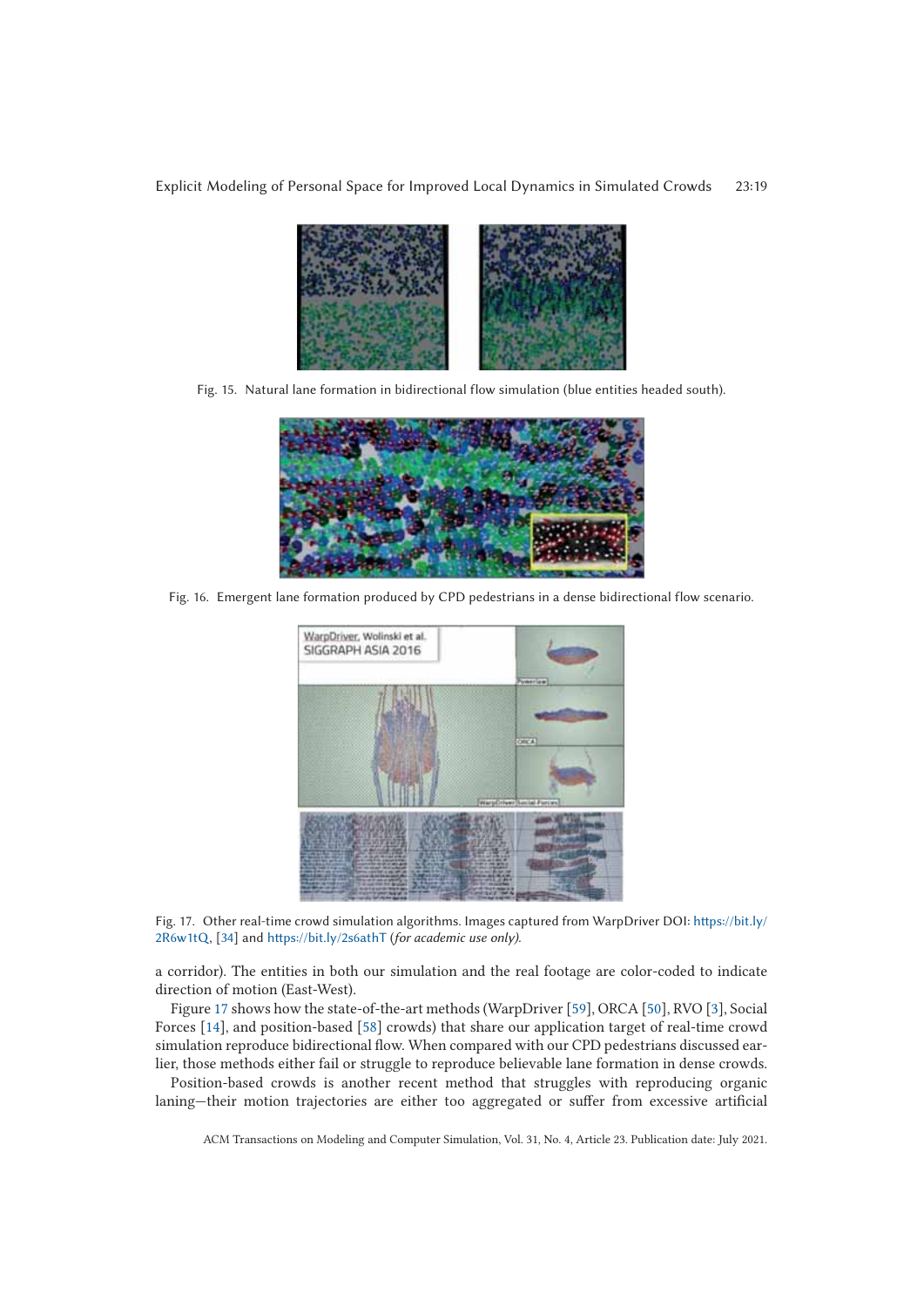

Fig. 18. (a) Pedestrian footage in a narrow bidirectional corridor. (b) Trace of trajectories [66]. (c) Simulated trajectories with CPD.

congestion. When considering the average lane width, CPD was able to reproduce thin and piercing lanes that exhibit branch-and-merge patterns throughout the simulation timeline. WarpDriver can reproduce thin lanes but they appear too axis-aligned (or "straight") as opposed to the real footage's more organic and curved branch-and-merge patterns. Social Forces, ORCA, and Power Law fail to exhibit any laning at such high densities due to their reliance on a rigid 1D uncompressible separation distance, resulting in overly collision-averse congested areas rather than smooth lane formation that our compressible 2D PS model can reproduce. Position-based crowds succeed in forming dense lanes, but they are unrealistically wide and eventually clump into congested and aggregated motion patterns, whereas groups of entities appear to move precisely in unison during lane formation.

There is a lack of agreed on metrics to measure that statement quantitatively. Cross-sectional velocity distribution charts [44] and average velocity grids [6] have been previously proposed to quantify the flow. However, in our view, they aggregate away many of the microscopic details of the flow dynamics that motivate us. Instead, we propose to do a cursory analysis of the observed quality of the emergent lanes compared with live footage. Then, we examine the microscopic trajectory traces, which paint a richer picture of flow dynamics. The quality of the emergent bidirectional lanes can also be assessed over a period of simulation. Diagrams that trace the trajectory of each pedestrian can capture an overall snapshot of such dynamic patterns over time.

Figure 18 shows a trace of the trajectory of a real bidirectional flow scenario in a 3.6-m-wide corridor obtained from [66]. The participants in this experiment were randomly assigned an xaxis target on the other end of the corridor, leading to emergence of lanes, as apparent from the trajectory trace, and are termed *unstable* as they vary spatially and temporally. Larger-sized experiments are difficult to construct and coordinate (e.g., this experiment required over 300 volunteers). Simulation, instead, is a useful tool here.

The trace in the figure shows how our model was able to replicate the emergent lane formation, appearing nearly congruent to the observed trace. We were able to reproduce better laning behavior when compared with state-of-the-art tools. This was not only done by observation—we also obtained the detailed traces of the original experiments and verified the similarities between them. Given further rigorous statistical validation, our method could facilitate urban design and safetycritical planning for large-scale crowded events [29]. As the method deals with local interactions, our analysis focuses on the study of local results, as discussed in this section.

As demonstrated in lab experiments on bidirectional flow [20], lanes emerge from the collective motion of the crowd, with each entity trying to optimize its path, finding vectors of least resistance to its intended target and avoiding head-on collisions with oncoming traffic. Our method mimics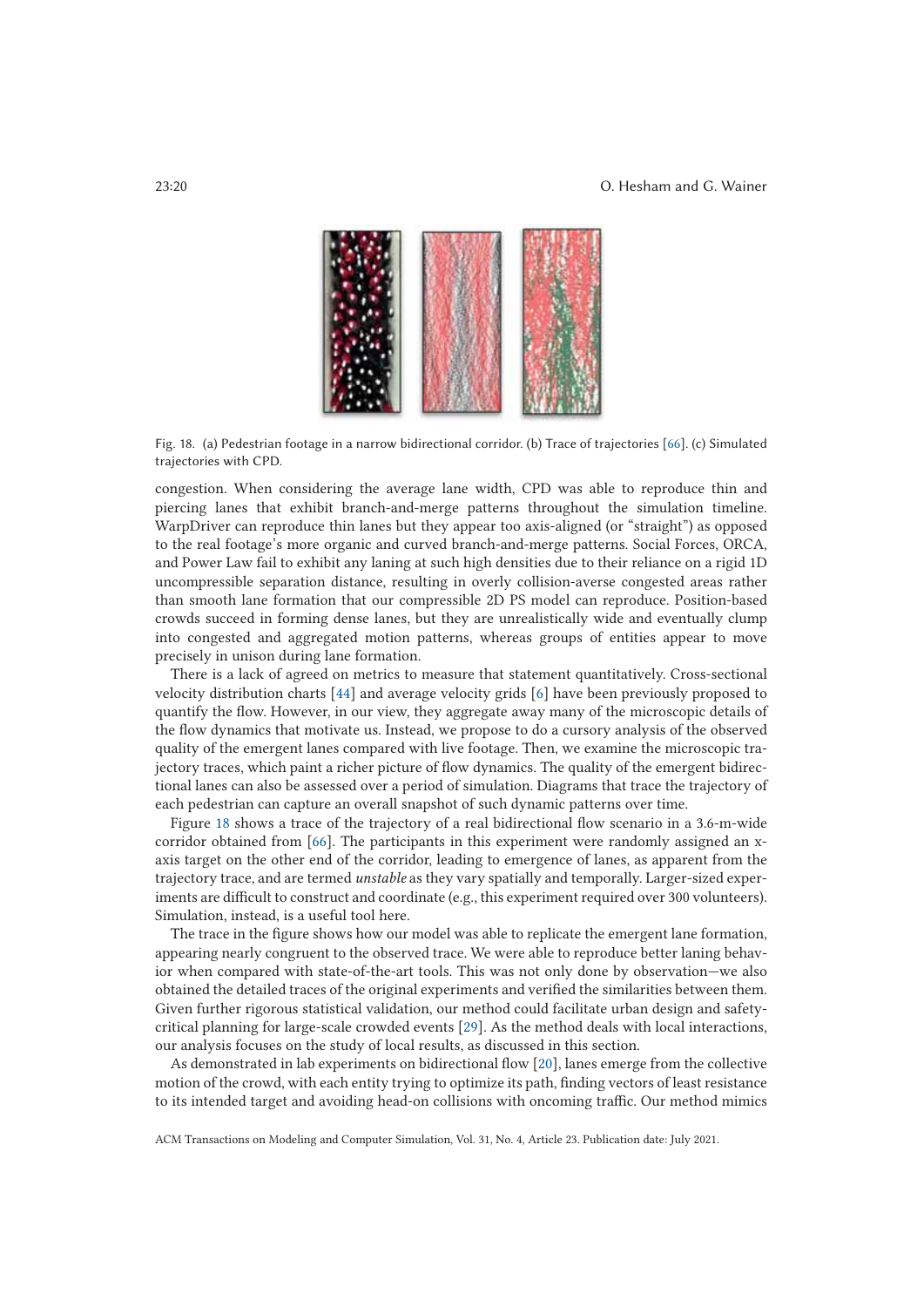

Fig. 19. Penalty forces in action in an overcrowded area.



Fig. 20. Gradual release of density-dependent velocity. Snapshots of a marathon start and CPD.

these behaviors with precision. We used the information in the dataset to study the correctness of the simulation results generated by the model, discussed in this section.

## **5.2 Local Density and Personal Space**

In sparse scenarios, the centroidal response force acts like a microscopic method whose goal is to avoid collision with nearby entities. In denser cases, where personal space compressibility is observed, it starts displaying macroscopic qualities that mimic waves and energy propagation among the crowd's individuals. At less than 3  $\text{ft}^2$  of personal space per entity, the crowd reaches a critical density [23], where entities are subjected to enough pressure to cause significant discomfort and injury, with potential injury at  $\langle 2 \text{ ft}^2 \rangle$ . This is a concern in large-event contingency planning; simulation can help identify pockets of potentially unsafe accumulation and overcrowding of attendees [10]. Figure 19 shows such behavior in a virtual crowd of 1,000 entities in a confined area. We can see how members of the crowd react to the fact that they are overcrowded. Penalty forces are enough to cause an overcrowded room to diffuse to a more comfortable equilibrium.

Requiring neither a cognitive model nor a global pathing scheme, the centroidal response force can restore the compressed crowd to a more comfortable distribution naturally and gradually, filling the room if necessary, until every entity reaches a suitable local density. This can be seen in real life when crowds are held behind barriers and a gate opens, allowing the otherwise compressed crowd to immediately diffuse through, fan out, and reclaim their personal space. Those on the outer edge of the crowd have less density to deal with, so they have the greatest freedom to accelerate to higher speeds compared with those that are relatively slowed or still trapped in higher densities.

This same effect can be observed at the beginning of a marathon. As shown in Figure 20, the wave of delayed acceleration is the result of those at the front of the race having the advantage of lower density ahead of them, allowing them to sprint ahead sooner while those behind are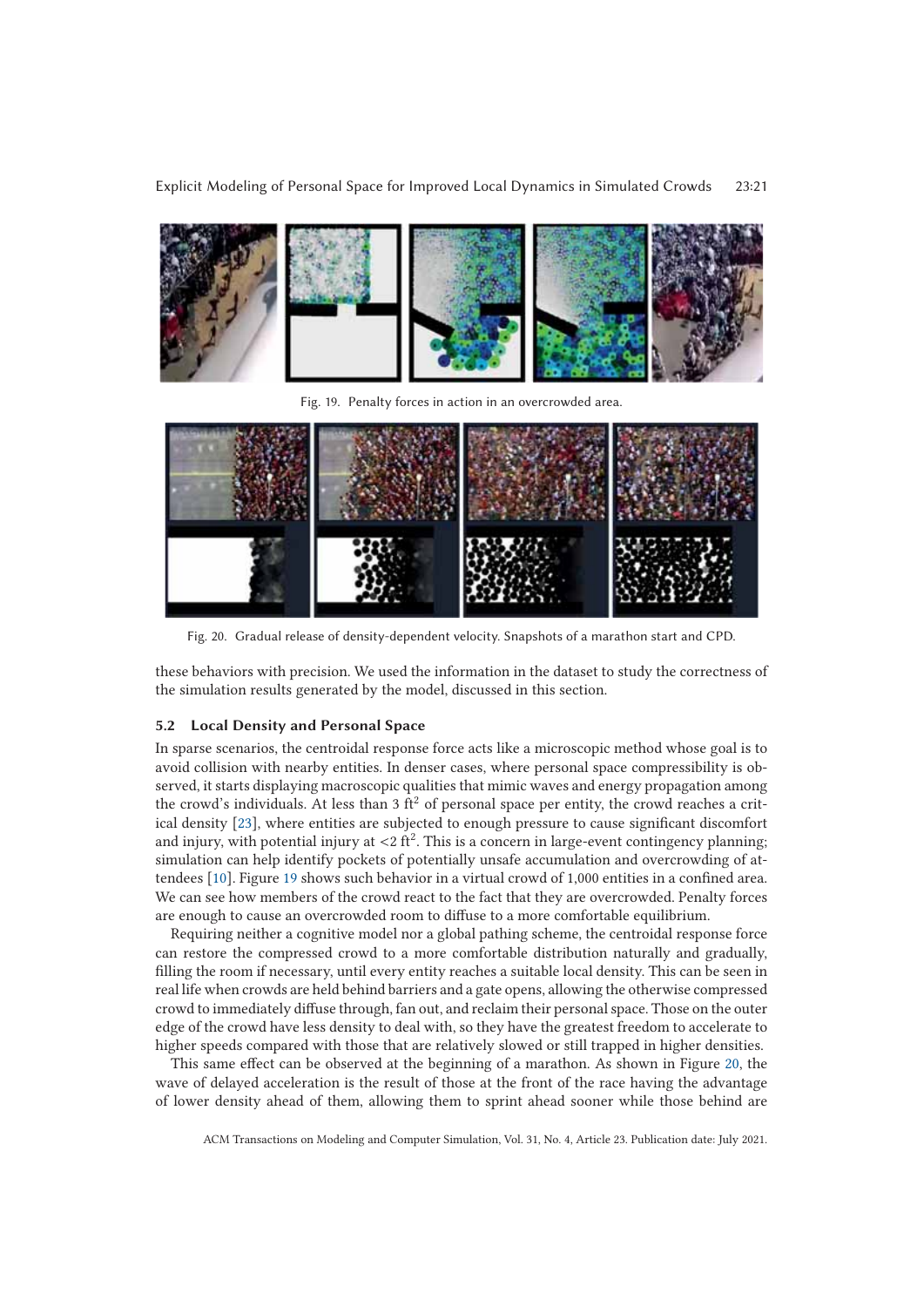

Fig. 21. Arching patterns.

stuck to less competitive speeds until the wave catches up to them eventually and the speeds equalize. Unlike the compressed room in Figure 19, the marathon scenario has a global path vector along the marathon track applied evenly to all contestants. However, the centroidal response force reproduces the observed emergent acceleration wave effect.

# **5.3 Observable Patterns in Stationary Crowds**

Figure 21 illustrates the phenomenon of personal space compression in largely stationary crowds. The figure shows a bottleneck arching pattern (top left), which displays arching, gradual PS compression, and petal-like formations observed in crowds during egress [56] (top right) and while stationary at a concert (bottom). This is a challenging effect to simulate in many state-of-the-art methods because of their reliance on relative velocities and optimization in velocity space, which would have a difficult time distinguishing between static entities at varying distances from a barrier or an area of collective interest. Our area-based force can accumulate the compression, through time-iterative energy transfer, in high-density stationary crowds. This effect aligns with observed PS compression in both moving and static crowds in Section 5.2. In addition to arching, huddled crowds tend to display petal-like formations (as each entity attempts to be situated behind the midpoint of the two entities ahead). That increases the entity's visibility of the point of interest (or global path destination), and results in an overall more compact space filling, as it attempts to equalize the number of neighbors surrounding each entity. The PSM can be directly shown as an underlay to visualize the personal spaces used for centroidal force calculations. It also provides local density visualization. The figure shows a common emergent crowd phenomenon (arching around pathway bottlenecks), with noticeable compression of personal space near a narrow exit.

# **5.4 Simulation Performance**

CPD design is adequate to be computationally parallel friendly; thus, the method can be used in parallel computing devices. The results show interactive frame rates with thousands of entities in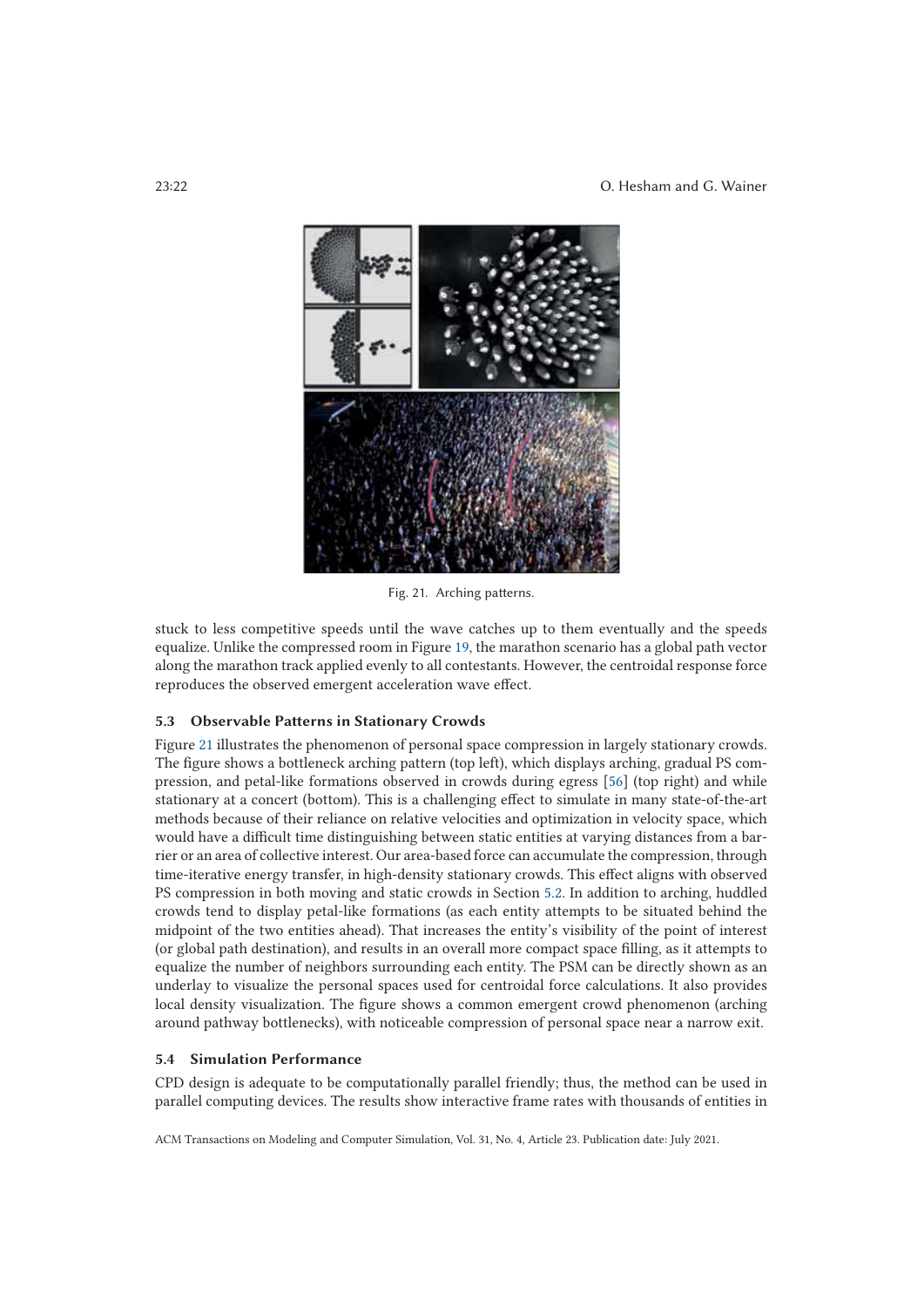

Fig. 22. Artificial scenario used as a case study. Entities are color-coded by motion direction.

|            | <b>CPU&amp;CPU</b><br><b>Non-instanced Rendering</b> |                   |                       | <b>GPU&amp;CPU</b><br><b>Instanced Rendering GPU Shaders</b> |                                    |
|------------|------------------------------------------------------|-------------------|-----------------------|--------------------------------------------------------------|------------------------------------|
| # Entities | Desktop<br>GTX1060                                   | Laptop<br>Core i5 | Nexus 6P<br>(Android) | Desktop<br>GTX1060                                           | Speedup<br>(compared with CPU&CPU) |
| 100        | 160                                                  | 105               | 30                    | 450                                                          | $2.8\times$                        |
| 250        | 125                                                  | 87                | 23                    | 3                                                            | $2.7\times$                        |
| 500        | 90                                                   | 62                | 18                    | 266                                                          | $3.0\times$                        |
| 1,000      | 58                                                   | 41                | 13                    | 134                                                          | $2.3\times$                        |
| 1,500      | 44                                                   | 31                | 10                    | 121                                                          | $2.8\times$                        |
| 2,000      | 33                                                   | 26                | 7                     | 89                                                           | $2.7\times$                        |
| 5,000      | 16                                                   | 12                | 3                     | 47                                                           | $2.8\times$                        |
| 10,000     | 10                                                   | 7                 |                       | 25                                                           | $2.3\times$                        |
| 15,000     | 7                                                    | $\overline{4}$    |                       | 20                                                           | $2.6\times$                        |
| 20,000     | 6                                                    | 3                 |                       | 14                                                           | $2.3\times$                        |

Table 1. Simulation Performance in Frames per Second (fps)

the scene, as discussed in this section. The main metric of interest is the average frame rate. The case study presented in Figure 22 uses our model to simulate bidirectional flow over a  $600 \times 900$ PSM (effectively, a 60-m corridor) while varying the number of pedestrians in the scene.

The case study shows how the algorithm can provide effective animation features (expressed as the number of frames per second, which gives an accurate idea of the quality of visualization for serious games and entertainment). The experiment includes many active entities; all of the individuals in the scene are moving (in contrast to more static scenarios, for instance, those caused by bottlenecks); this provides an opportunity to study a pedestrian scenario with a high level of activity.

Table 1 shows the results obtained for this scenario using three representative consumer-grade devices: a mid-range desktop computer (4GHz Quadcore CPU + NVIDIA GTX970 GPU), a laptop computer (Intel Core i5 with integrated HD Graphics 4000), and a smartphone (Nexus 6P with Qualcomm Adreno 430 GPU).

Each simulation cycle involves two major phases: PSM construction (i.e., cone rendering) and per-entity forces computation (centroidal, global, net, etc.). Our engine, used in [15, 16], was built on Processing 3.0 (a Java-based graphics framework) and supported two computation modes: (a) CPU&CPU: CPU OpenGL call per cone render; CPU-computed forces; and (b) GPU&CPU: GPU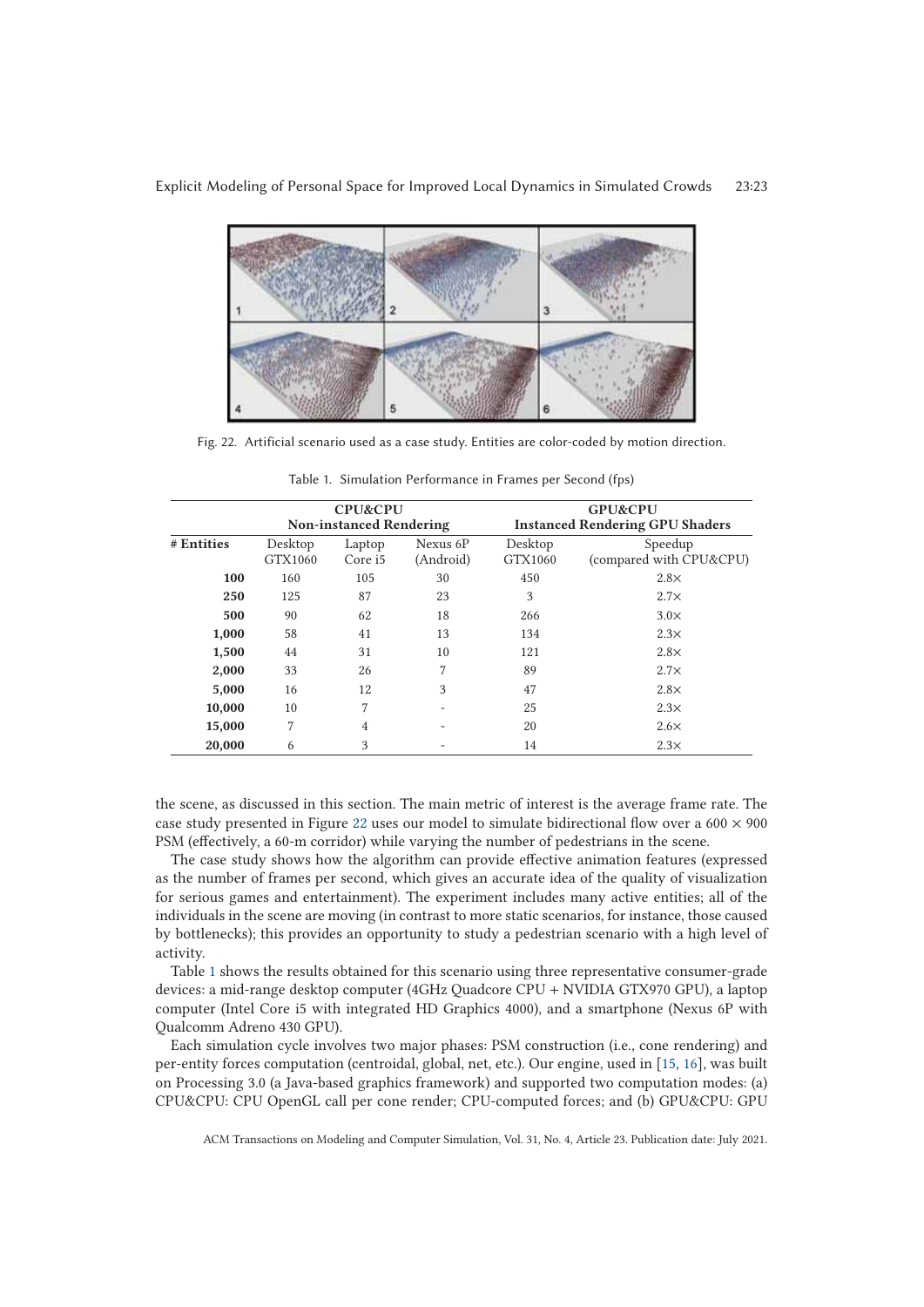#### 23:24 O. Hesham and G. Wainer



Fig. 23. (a) Log chart of PSM (i.e., PS cone rendering). (b) Log chart of full CPD cycle.

instancing to concurrently render all cones; CPU-computed forces. While the Android device was capable of simulating higher crowd counts, it was no longer able to do so at interactive frame rates (i.e., 8 fps or higher). The performance gain from implementing the GPU shaders for instanced cone rendering is noticeable, at ∼2.6× throughout. Given the 100-ms time quantum, every 10 frames represented 1 second of simulation time. Hence, this Java implementation produced faster-thanreal-time simulation for up to 20,000 entities in the scene and maintained reasonably interactive frame rates for even higher counts. Later iterations of the engine were developed using C++17 and OpenGL 4.3, removing the dependency on Processing and on a Java Virtual Machine (JVM) at runtime. For this engine, the PSM construction phase (i.e., cone rendering) is always GPUinstanced. However, the force computation phase can be executed in a variety of ways. Force computation per entity involves querying the local PSM area for PS violations, computing the response centroidal force(s), and advecting positions.

Figure 23 charts CPD's computational performance. We use CPD++ (Kaveri QuadCore+GTX970 with /O2 compile) and a PSM: 600900. The figures show the computational performance in frames per second, plotted against the scene's crowd count.

The C++ engine implements from the algorithm in Section 3 several computation options or modes:

- CPU Single Threaded: The global PSM is fetched from the GPU into RAM, and a CPU loop iterates over every entity to compute its forces and advect its position. New positions are sent back to the GPU (visualization) and made ready for the next frame's computation.
- CPU OMP (4 Threads): A multi-threaded implementation utilizing OpenMP 2.0. Once the PSM is fetched from the GPU into RAM, OpenMP splits the workload over the available CPU threads. In this case, we tested a quad-core CPU; hence, we utilized 4 threads. Lastly, the new positions are sent back to the GPU, as done in the single-threaded mode.
- CPU (4) + Periodic Render: Rendering at higher frequencies than supported by the screen is essentially wasteful. Hence, we use the same OpenMP multi-threaded computation, but only perform the visualization step at courser timesteps. For example, if you can compute forces at 2,000 fps, visualization on a 60-Hz monitor will be performed every ∼16 ms.
- Naïve GPU Compute: After the PSM computation, an OpenGL 4.3 compute shader containing the force computation logic is dispatched to the GPU. In this case, instead of iterating over each entity in a loop, the shader launches a compute thread per entity.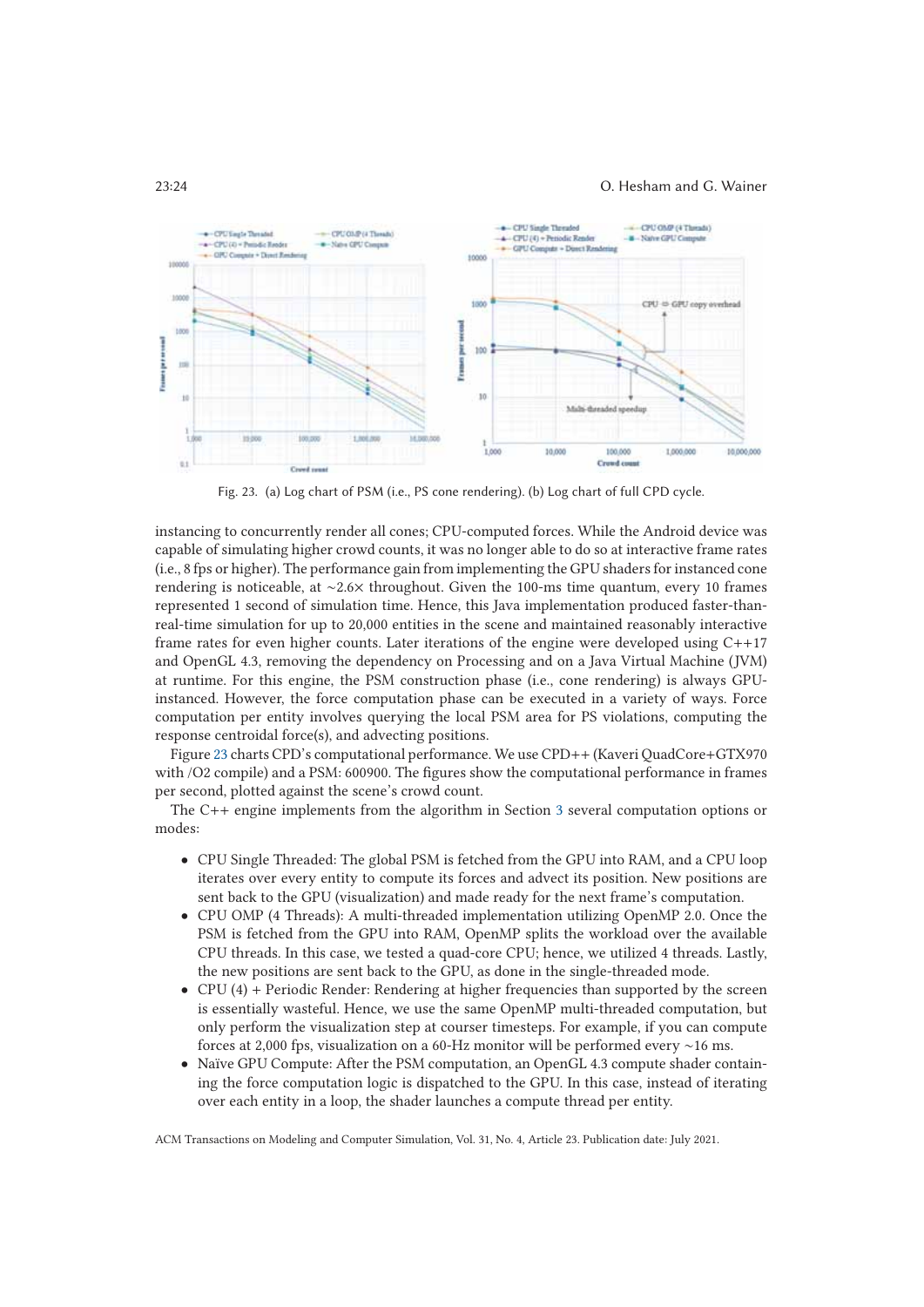• GPU-Compute + Direct Rendering: In this mode, the PSM construction shader (i.e., cone rendering) and the forces compute shader share access to the same buffer of entity data, eliminating all GPU-to-CPU and GPU-to-GPU copies entirely, including the initial fetch of the PSM to the CPU, because the CPU is not involved in the force computation at all.

Of interest to note from the figures is that the overhead of launching multiple threads in the CPU OMP Compute mode is too expensive compared with the single-threaded CPU-compute option for relatively small crowd counts (less than 10,000 entities). But the speedup due to CPU multi-threading does improve with higher crowd counts. Periodic rendering improves the multi-threaded CPU mode's performance in the PSM computation phase but not in the overall CPD computation. This typically indicates that the PSM computation is not the bottleneck in the overall CPD algorithm (a pleasant by-product of formulating neighborhood queries as a GPUaccelerated cone rendering problem). Instead, it appears that the centroidal force computation is the primary overall bottleneck and the GPU modes provide a clear performance speedup in the CPD's overall computations.

With zero-copy direct rendering enabled, the GPU can provide approximately  $2\times$  speedup compared to the Naïve GPU option. The speedup is the result of removing the copying of crowd data between the CPU and the GPU through the system bus. At the higher end of workloads, it seems that the GPU's 4-GB memory (VRAM) limitations become a limiting factor where the crowd computation must be dispatched to the GPU in multiples of 4 GB compared with the CPU's native access to 32-GB RAM and more through an SSD-backed virtual memory space.

Regarding scalability, across this engine's modes, the computational costs appear negatively linear in the log-log scale, with the caveat being that crowd counts exceeding a system's available memory (e.g., RAM or VRAM) would perform the force update over multiple passes and might require PSM tiling. The artificial workloads presented of up to 10 million entities were successfully simulated on a machine with 32 GB RAM and 4 GB VRAM (GPU memory).

The resolution of the PSM in pixels can be adjusted to reach higher performance at the cost of reduced fidelity. Ideally, performance would depend on the crowd count rather than PSM resolution. We believe that the current overhead of essentially simulating empty PSM spaces can be overcome (or hidden) by utilizing multi-threaded CPU rendering calls, as will be possible in upcoming lowoverhead graphics API standards such as Vulkan [42], the direct successor of OpenGL. For reference, ORCA could simulate 5,000 agents at 140 fps, while WarpDriver simulated 5,000 agents in real time (15–20 fps @ 50 ms timestep) [50, 59], and Continuum Crowds ran 10,000 agents at 50 fps [53].

#### **6 CONCLUSION**

We presented **centroidal particle dynamics (CPD)**, an agent-based short-range collision avoidance model for pedestrians in dense crowds. We showed our model's ability to reproduce emergent phenomena that show congruence to real pedestrian trajectory data and explained our performant implementations for simulating high-density crowds. To further the trust in CPD for use in critical and safety-oriented applications, the model's parameters will require further calibration, incorporating data-validation methods to enhance trust in the CPD model.

Our explicit 2D approach to modeling personal space meant that it can be edited and modified visually and intuitively (e.g., culling the front of a PS cone for pedestrians distracted on cellphones). Additionally, the PSM computation allows for arbitrary shapes, affording high flexibility of scene walls, obstacles, and barrier designs, a favorable property when simulating crowd motion in architectural and urban design contexts. The inherent compressibility of our PS model meant that it accommodates dense scenarios correctly as opposed to existing methods that treat PS as a rigid 1D separation distance, leading to artificial congestion and unnecessary clogging of pathways.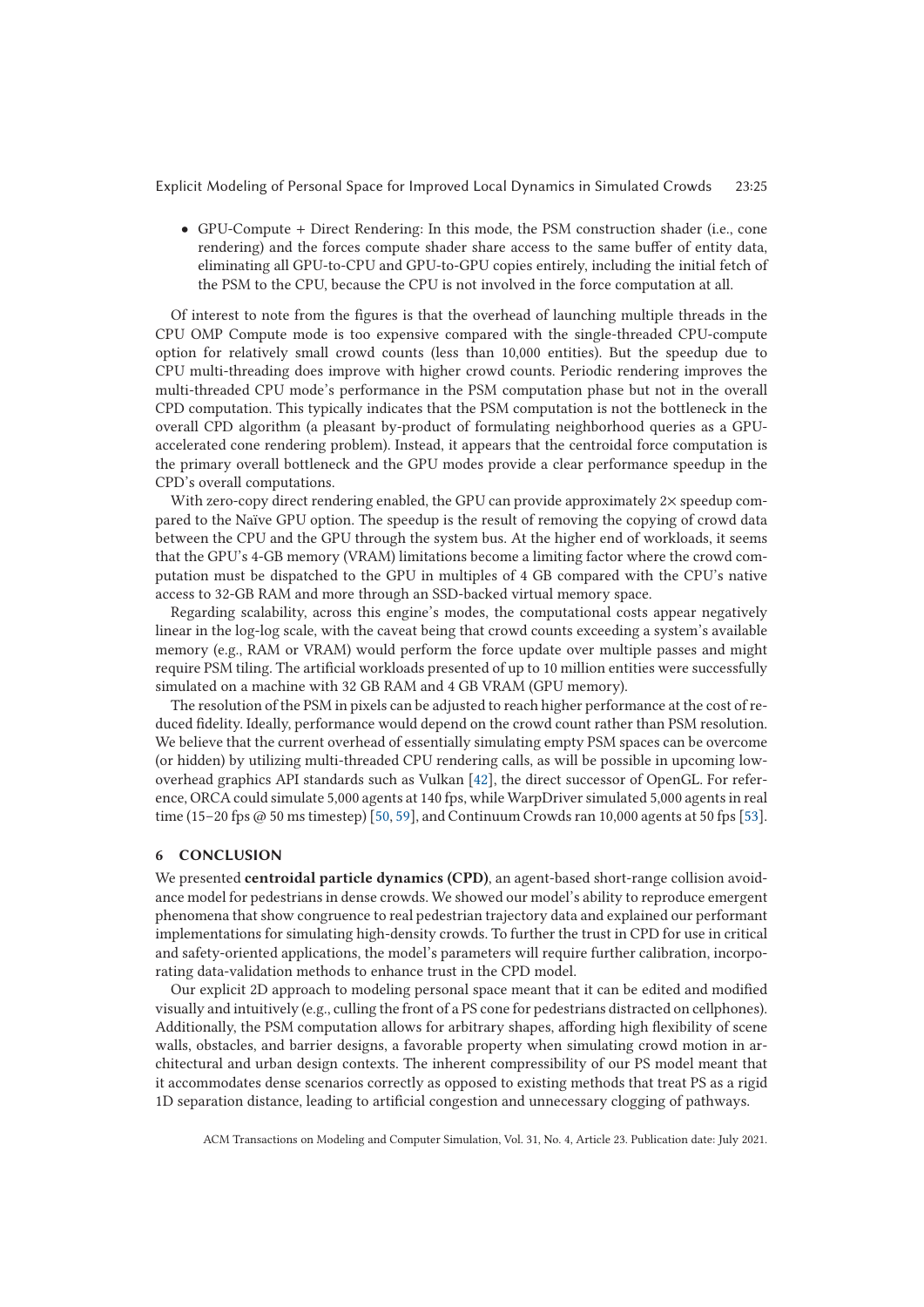While this lightweight force can produce a variety of visually convincing emergent crowd behavior on its own, it is equally suitable for integration with existing particle-based methods if desired. For more serious applications that rely on data-driven calibration and rigorous accuracy requirements, the idea of encoding local interactions as geometric primitives requires further study. A worthy pursuit is the geometric encoding of velocity-space collision avoidance schemes, such as RVO optimization, which allow for calibration and the accurate reproduction of kinetic trajectories of microscopic pedestrian interactions. The challenge in describing the RVO scheme geometrically is in its empirically motivated assumption that collision avoidance is a shared effort between nearby entities, thus requiring that entities know about and share information with their nearest neighbors, something we have been actively avoiding in our performance-minded GPU implementation. The method leads to parallel computation, opening the floor to future work that could include detailed overhead analysis, improved calculations for large densities, and explicit measuring of the different components used in calculating tessellation. The method does not compete with traditional methods such as RVO or social forces; instead, it could be combined with them. A classic tool can be used for path planning, long-range collision avoidance, and CPD can be used for handling personal space forces. Our design would allow such combinations, as we deal with local interactions.

Civil safety and threat assessment applications stand to benefit the most from dense-crowd research. Although our method uses empirically driven parameters to produce visually convincing aggregate behavior, it cannot yet be reliably used for safety-critical applications. That would require validation against in-lab scenarios [30, 65, 66] and statistical analysis. There are global statistical properties that can be checked (e.g., governing distributions [37, 38]) and local similarity indices for targeted analysis of smaller areas of interest. We echo our earlier assertion that regardless of which method is used, crowd simulation is essentially an exercise in abstraction with no "ground truth" to converge on, yet the increase in accuracy is a worthwhile pursuit, considering the potential applications. A particularly challenging and motivating use case is the prevention of crowd stampedes and crushes.

Could our proposed close-range PS model complement those methods by allowing them to have compression of personal space? Perhaps so—that would be a useful avenue to investigate and experiment with (e.g., RVO vs. RVO+CPD). This possibility of integrating CPD into existing crowd methods was part of its design from the beginning, in which we focused our attention on addressing the close-range avoidance dynamics first, in a localized agent-based manner, and with high-performance implementations in mind that leave room for other components of the crowd path planning model (e.g., medium-range collision avoidance via RVO).

### **REFERENCES**

- [1] A. Abdelghany, H. Mahmassani, K. Abdelghany, H. Al-Ahmadi, and W. Alhalabi. 2018. Incidents in high-volume elongated crowd facilities: A simulation-based study. *SIMULATION Trans of SCS* 95, 9 (2018), 823–843
- [2] S. Bandini, S. Manzoni, and G. Vizzari. 2006. Crowd modeling and simulation. In *Innovations in Design & Decision Support Systems in Architecture and Urban Planning*. Springer, 105–120.
- [3] J. van den Berg, M. Lin, and D. Manocha. 2008. Reciprocal velocity obstacles for real-time multi-agent navigation. *IEEE Intl Conf on Robotics and Automation*, Pasadena, CA.
- [4] G. Van Den Bergen and D. Gregorius. 2010. *Game Physics Pearls.* CRC Press.
- [5] D. C. Brogan, R. A. Metoyer, and J. K. Hodgins. 1998. Dynamically simulated characters in virtual environments. *IEEE Comput Graph Appl* 18, 5 (1998), 58–69.
- [6] S. Chandra and A. Kumar Bharti. 2013. Speed distribution curves for pedestrians during walking and crossing. *Procedia—Soc Behav Sci* 104, 660–667.
- [7] U. Chattaraj, A. Seyfried, and P. Chakroborty. 2009. Comparison of pedestrian fundamental diagram across cultures. *Adv Complex Syst* 12, 03 (2009), 393–405.
- [8] D. C. Duives, W. Daamen, and S. P. Hoogendoorn. 2013. State-of-the-art crowd motion simulation models. *Transp Res Part C Emerg Tech* 37, 193–209.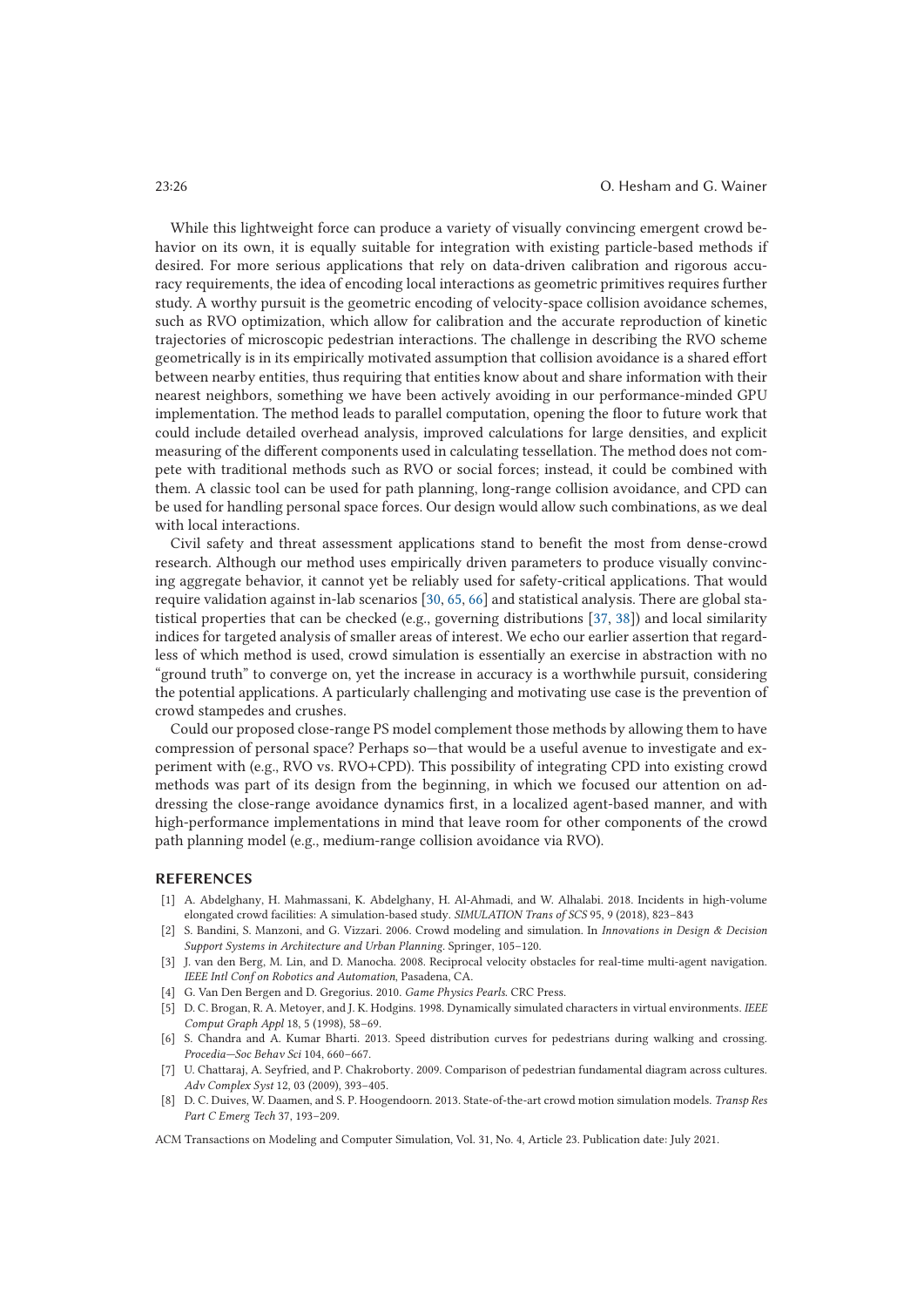- [9] C. Eastman, J. K. Lee, Y. S. Jeong, I. Anthony, R. Li, I. Li, A. Dey, J. Forlizzi, S. Railsback, S. Lytinen, S. Jackson, R. Volk, J. Stengel, F. Schultmann, H. Lee, H. Oh, Y. Kim, T. G. Kim, M. Gatti, P. Cavalin, S. B. Neto, C. Pinhanez, C. Santos, D. Gribel, and A. Appel. 2015. Simulating human behavior in not-yet built environments by means of event-based narratives. *Aut in Constr. v*. 38 (2015), 109–127.
- [10] J. Fruin. 1993. The causes and prevention of crowd disasters. In *1st International Conference on Engineering for Crowd Safety.* London, UK.
- [11] O. De Gyves, L. Toledo, and I. Rudomín. 2013. Proximity queries for crowd simulation using truncated Voronoi diagrams. *Proc of Motion on Games* 65, 87–92.
- [12] A. Al-Habashna and G. Wainer. 2016. Modeling pedestrian behavior with Cell-DEVS: Theory and applications. *SIMULATION* 92, 2 (2016), 117–139.
- [13] E. T. Hall. 1990. *The Hidden Dimension*. Penguin Random House.
- [14] D. Helbing, I. Farkas, and T. Vicsek. 2000. Simulating dynamical features of escape panic. *Nature* 407, 6803:5, 487–490.
- [15] O. Hesham and G. Wainer. 2021. Advanced models for centroidal particle dynamics: Short-range collision avoidance in dense crowds. *SIMULATION, Transactions of SCS.* First published April 16, 2021. https://doi.org/10.1177/ 00375497211003126.
- [16] O. Hesham and G. Wainer. 2017. Context-sensitive personal space for dense crowd simulation. In *Proceedings of the Symposium for Architecture and Urban Design (SimAUD'17), Toronto, ON*.
- [17] K. Hoff, J. Keyser, M. Lin, D. Manocha, and T. Culver. 1999. Fast computation of generalized Voronoi diagrams using graphics hardware. In *Proceedings of the 26th Conference on Computer Graphics and Interactive Techniques—SIGGRAPH '99*. Los Angeles, CA.
- [18] S. Huerre, J. Lee, M. Lin, and C. O'Sullivan. 2010. Simulating believable crowd and group behaviors. *ACM SIGGRAPH ASIA 2010 Courses, Seoul, Korea.* 13:1–13:92.
- [19] R. Hughes. 2003. The flow of human crowds. *Ann Rev Fluid Mech* 35, 1 (2003), 169–182.
- [20] I. Karamouzas, B. Skinner, and S. J. Guy. 2014. Universal power law governing pedestrian interactions. *Phys Rev Lett* 113, 23 (2014), 238701.
- [21] T. Kisko, R. Francis, and C. Nobel. 1998. *Evacnet4 User's Guide*. University of Florida.
- [22] S. Lloyd. 1982. Least squares quantization in PCM. *IEEE Trans Inf Theory* 28, 2 (1982), 129–137.
- [23] Federal Emergency Management Agency. 2010. Job Aids Manual. Special events contingency planning. Apr. 2010.
- [24] L. Luo, C. Chai, J. Ma, S. Zhou, and W. Cai. 2018. ProactiveCrowd: Modeling proactive steering behaviours for agentbased crowd simulation. *Comp Graphics Forum* 37, 1 (2018), 375–[8.
- [25] F. Martinez-Gil, M. Lozano, and F. Fernández. 2014. MARL-Ped: A multi-agent reinforcement learning based framework to simulate pedestrian groups. *Simul Model Pract Th* 47, 259–275.
- [26] F. Martinez-Gil, M. Lozano, and F. Fernández. 2012. Calibrating a motion model based on reinforcement learning for pedestrian simulation. In Kallmann M., Bekris K. (eds.), *Motion in Games (Lecture Notes in Computer Science)*, Vol. 7660, Springer, Berlin.
- [27] Mitsubishi. 2016. *Real-time crowd-congestion estimation system manual*. Mitsubishi Electric Corporation Information Technology R&D Center.
- [28] B. Mohler, W. Thompson, S. Creem-Regehr, H. Pick, and W. Warren. 2007. Visual flow influences gait transition speed and preferred walking speed. *Exp Brain Res* 181, 2 (2007), 221–228.
- [29] M. Moussaïd, D. Helbing, and G. Theraulaz. 2011. How simple rules determine pedestrian behavior and crowd disasters. *Proc Natl Acad Sci* 108, 17 (2011), 6884–6888.
- [30] S. Narang, A. Best, S. Curtis, and D. Manocha. 2015. Generating pedestrian trajectories consistent with the fundamental diagram based on physiological and psychological factors. *PLoS One*. 10, 4 (2015).
- [31] R. Narain, A. Golas, S. Curtis, and M. C. Lin. 2009. Aggregate dynamics for dense crowd simulation. In *ACM SIGGRAPH Asia 2009*, Yokohama, Japan.
- [32] J. Nielsen. 1994. *Usability Engineering*. Morgan Kaufmann, 1994.
- [33] J. Ondřej, J. Pettré, A. H. Olivier, and S. Donikian. 2010. A synthetic-vision based steering approach for crowd simulation. *ACM Trans Graph* 29, 4 (2010), 123, 1–9.
- [34] N. Pelechano, J. Allbeck, and N. Badler. 2007. Controlling individual agents in high-density crowd simulation. *SIGGRAPH/Eurographics Symposium on Computer Animation*, San Diego, CA.
- [35] F. I. Pelupessy, W. E. Schaap, and R. van de Weygaert. 2003. Density estimators in particle hydrodynamics. *Astron Astrophys* 403, 2 (2003), 389–398.
- [36] J. Pettré, H. Grillon, and D. Thalmann. 2007. Crowds of moving objects: Navigation planning and simulation. *IEEE International Conference on Robotics and Automation*. Rome, Italy.
- [37] J. Pettré, D. Wolinski, and A. H. Olivier. 2012. Velocity-based models for crowd simulation. In *Pedestrian and Evacuation Dynamics*. 1065–1078.